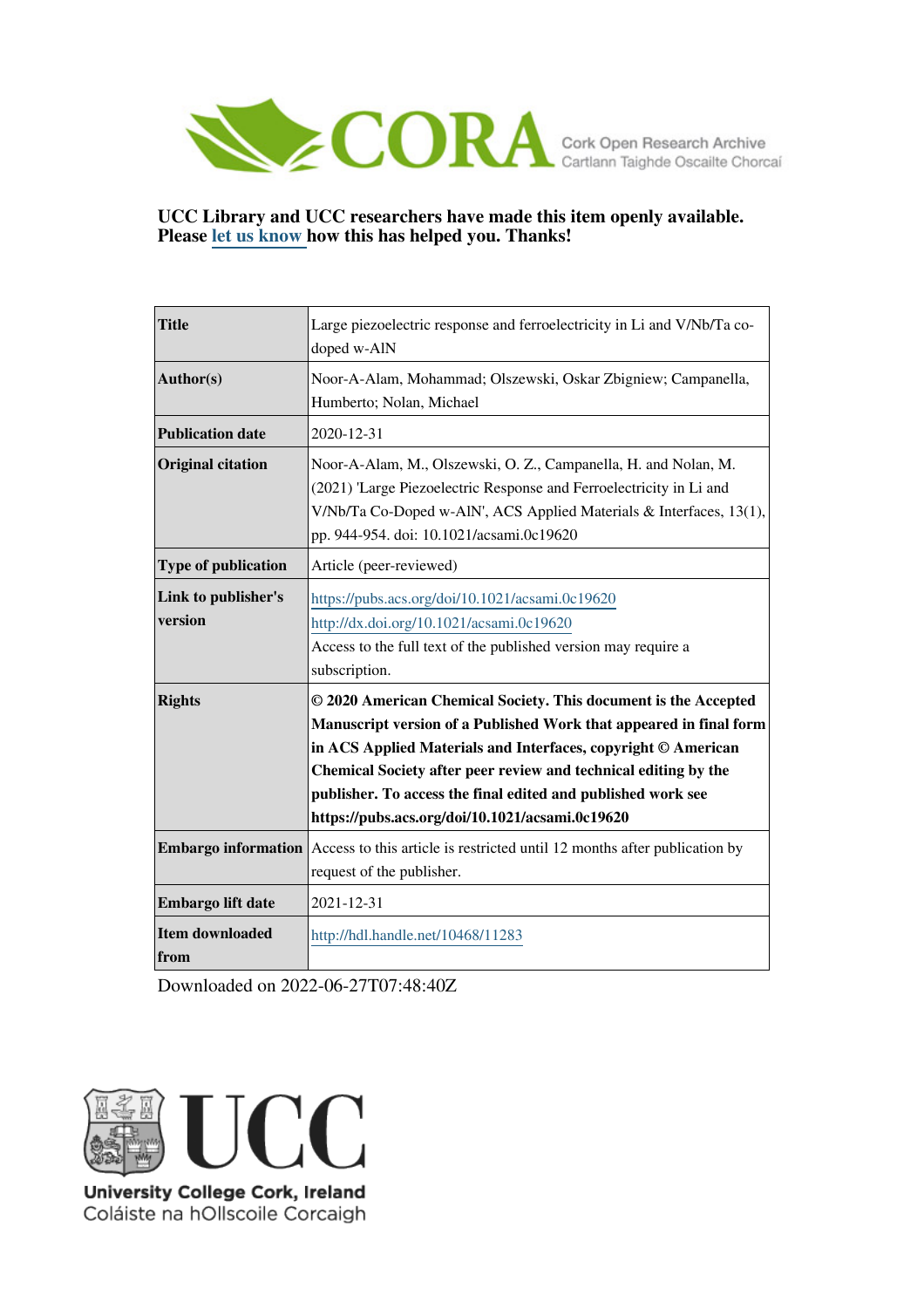## Supporting Information

# Large Piezoelectric Response and Ferroelectricity in Li and V/Nb/Ta co-doped w-AlN

Mohammad Noor-A-Alam<sup>1\*</sup>, Oskar Z. Olszewski<sup>1</sup>, Humberto Campanella<sup>1</sup> and Michael Nolan<sup>1</sup>,<sup>2</sup> <sup>∗</sup>

1. Tyndall National Institute, Lee Maltings, Dyke Parade, University College Cork, Cork, T12 R5CP, Ireland

2. NIBEC, School of Engineering, Ulster University, Shore Road, Antrim, Northern Ireland \*Corresponding author: Mohammad Noor-A-Alam (mda.alam@tyndall.ie) and Michael Nolan (michael.nolan@tyndall.ie)

E-mail: mda.alam@tyndall.ie;michael.nolan@tyndall.ie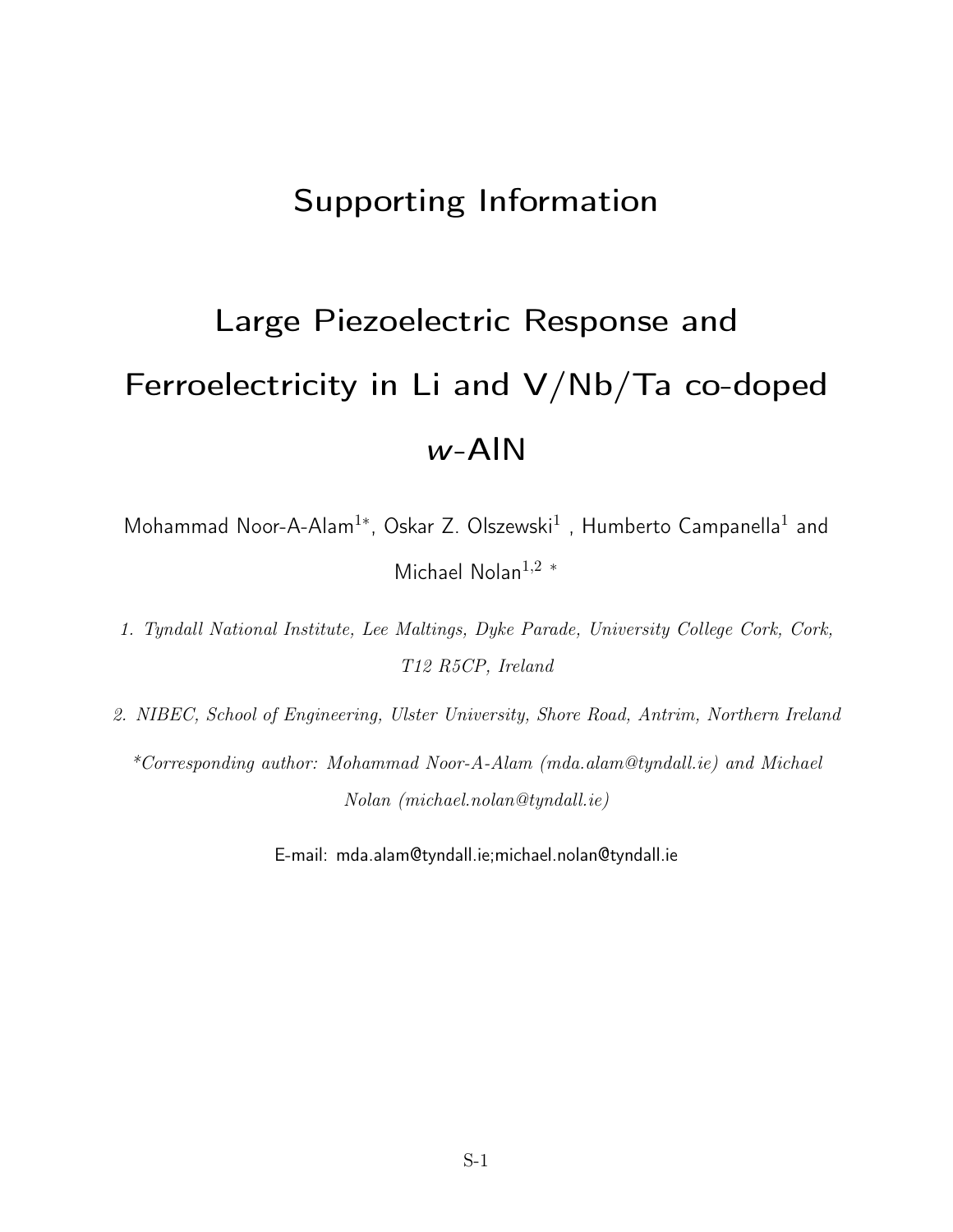



Figure S.1: The average Born effective charges  $Z_{33}$  of each atoms in (a)  $\text{Li}_{x/2}\text{V}_{x/2}\text{Al}_{1-x}\text{N}$ , (b)  ${\rm Li}_{x/2}{\rm Nb}_{x/2}{\rm Al}_{1-x}{\rm N},$  (c)  ${\rm Li}_{x/2}{\rm Ta}_{x/2}{\rm Al}_{1-x}{\rm N},$  and (d)  ${\rm Sc}_x{\rm Al}_{1-x}{\rm N}$  (x=0-0.375).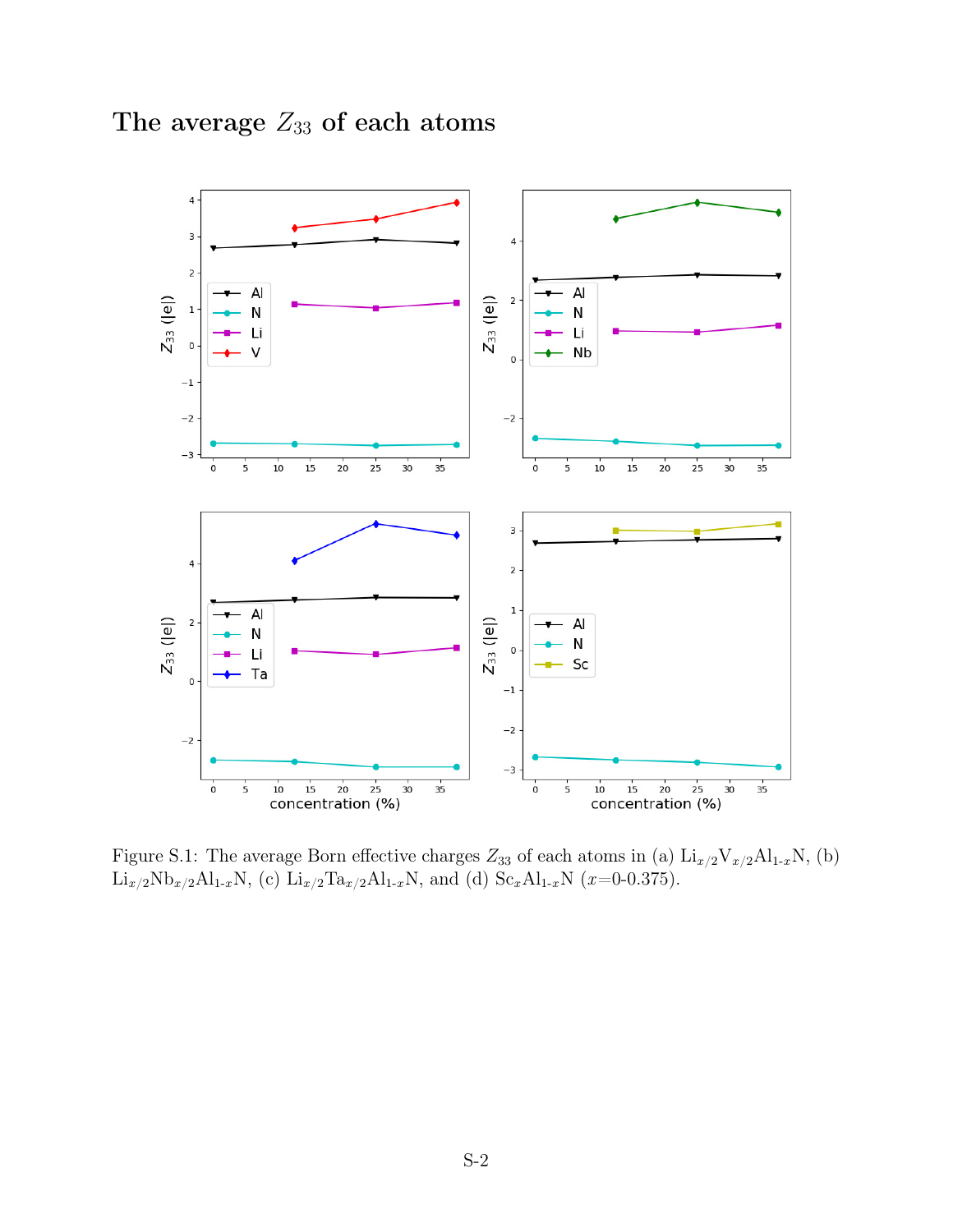

## The average  $\frac{du_3}{d\eta_3}$  of each atoms

Figure S.2: The average  $\frac{du_3}{d\eta_3}$  – the response of the internal coordinate along the *c*-direction  $(u_3)$  to a macroscopic strain  $(\eta_3)$  – of each atoms in (a)  $\text{Li}_{x/2}\text{V}_{x/2}\text{Al}_{1-x}\text{N}$ , (b)  $\text{Li}_{x/2}\text{Nb}_{x/2}\text{Al}_{1-x}\text{N}$ , (c)  $Li_{x/2}Ta_{x/2}Al_{1-x}N$ , and (d)  $Sc_xAl_{1-x}N$  (x=0-0.375).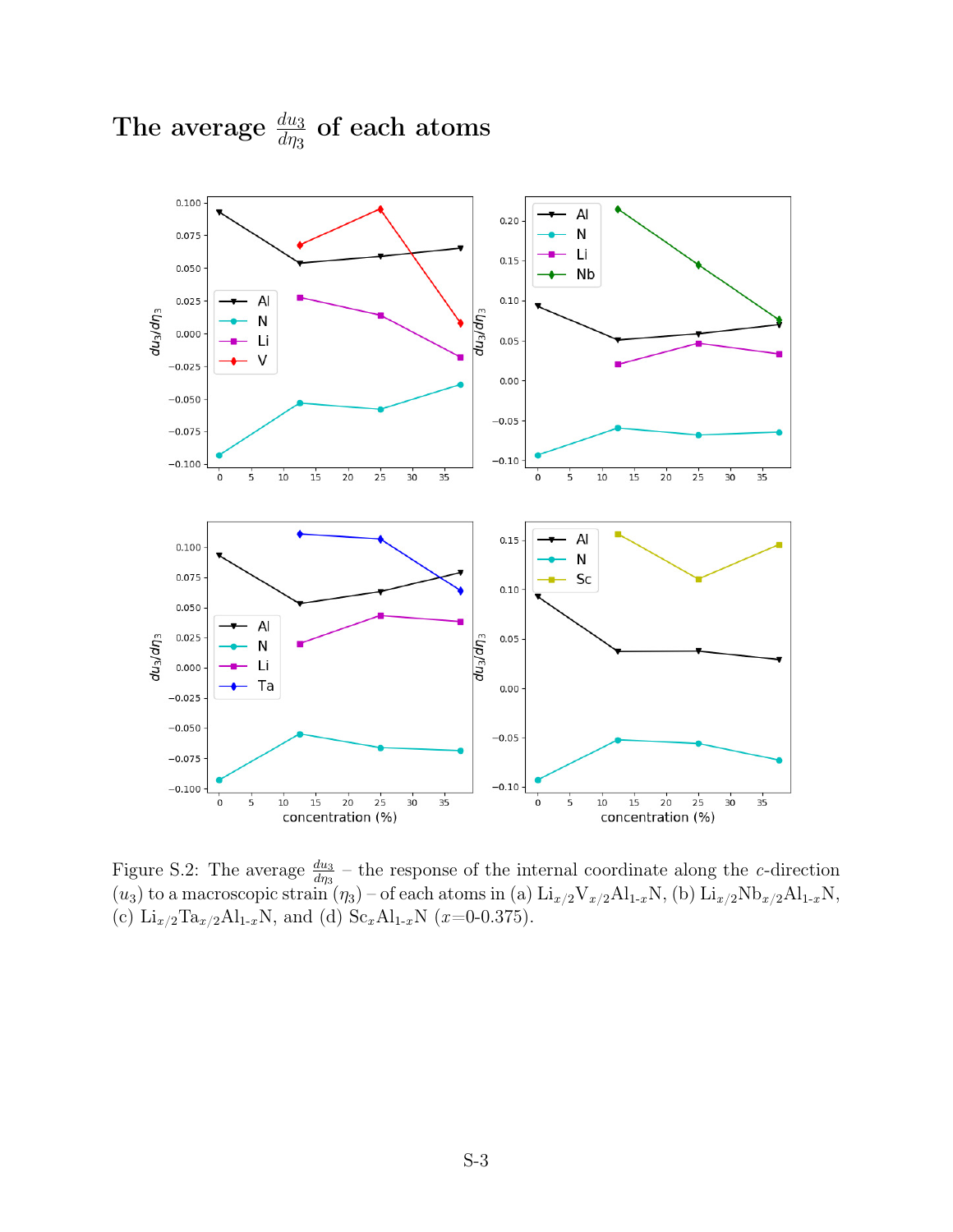## The optimized structures

#### $\rm Li_{0.0625}V_{0.0625}Al_{0.8750}N$

#### 1.00000000000000

6.2939611484099256 -0.0033083099091922 0.0048438204818929 -3.1498456546299152 5.4556927098190631 0.0000000000000000 0.0076411669642681 0.0044116298037431 9.9968677820038945 Al N Li V

14 16 1 1

#### Direct

0.1657683901572145 0.3325405161760037 0.9933545085748363 0.6681733299741662 0.3340866649870867 0.9973640845235250 0.1657683901572145 0.8332278739812180 0.9933545085748789 0.6678534239919699 0.8339267119959886 0.9859383115762100 0.1568526884851728 0.3220246043381142 0.4980573290317258 0.6745616309387718 0.3372808154693894 0.4995712431719491 0.1568526884851728 0.8348280841470659 0.4980573290317471 0.3355948505552850 0.1677974252776390 0.7456943417641740 0.8314612191856331 0.1638239675425310 0.7456052302404079 0.3376249533774306 0.6688124766887116 0.7477529483936636 0.8314612191856331 0.6676372516430951 0.7456052302403724 0.3407171890951390 0.1703585945475660 0.2528247291493746 0.8281058855350300 0.1676143342304107 0.2567810346226143 0.8281058855350300 0.6604915513046120 0.2567810346225930 0.1682833404906117 0.3335272321731209 0.1892236938227253 0.6656662199126282 0.3328331099563177 0.1883160106455068 0.1682833404906117 0.8347561083174980 0.1892236938228958 0.6655610406776669 0.8327805203388373 0.1873781753247200 0.1691279401901507 0.3361703475565327 0.6889853659269788 0.6675856221020370 0.3337928110510220 0.6918206933821918 0.1691279401901507 0.8329575926336252 0.6889853659270143 0.6663129766388929 0.8331564883194502 0.7078531648587499 0.3330315785557749 0.1665157892778839 0.9396906684510099 0.8359229391902384 0.1706160199265656 0.9415614792704023 0.3292108119320711 0.6646054059660322 0.9429587300307808 0.8359229391902384 0.6653069192636659 0.9415614792703668 0.3350827130487510 0.1675413565243720 0.4404300876569461 0.8393705162823533 0.1798651910394972 0.4389559379823929 0.3135940855474786 0.6567970427737359 0.4188229352706418 0.8393705162823533 0.6595053252428489 0.4389559379822365 0.6773701343185446 0.8386850671592759 0.5039889545649699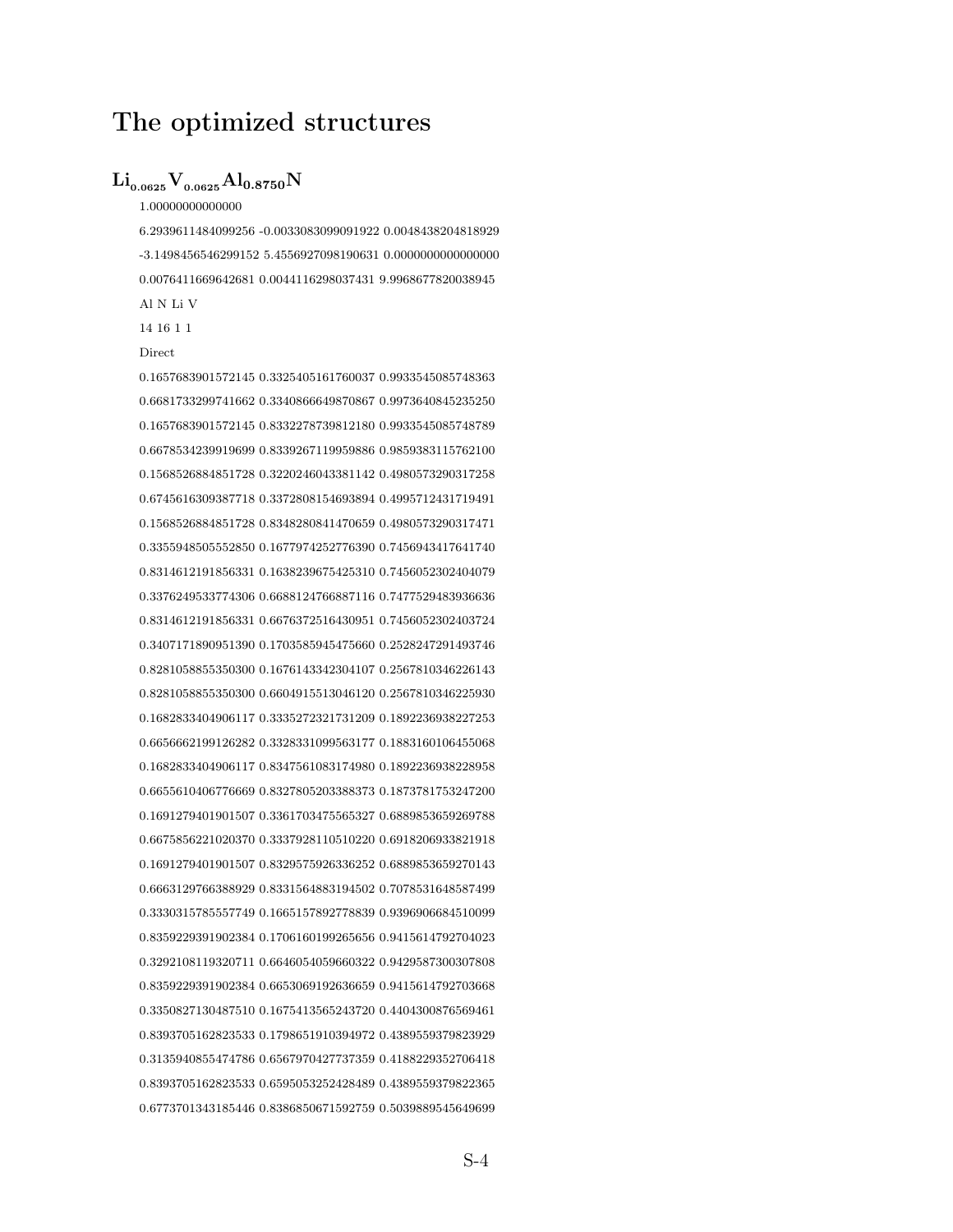#### 0.3322736003005832 0.6661368001502881 0.2445457622913916

Elastic co-efficient:  $C_{11}$  = 340.29 GPa,  $C_{12}$  = 126.49 GPa,  $C_{33}$  = 292.90 GPa,  $C_{44}$  = 106.50 GPa Piezoelectric co-efficient:  $d_{31}$  = -3.007 pC/N,  $d_{32}$  = -2.977 pC/N,  $d_{33}$  = 8.550 pC/N

## $\rm Li_{0.0625}V_{0.0625}Al_{0.8750}N$  (Li and V positions are swapped)

1.00000000000000

6.3081340234826087 -0.0000000000000000 -0.0000000000000000 -3.1540670117413043 5.4630043148128813 0.0000000000000000 0.0000000000000000 0.0000000000000000 9.9687147647682366 Al N Li V 14 16 1 1 Direct 0.1688245963887062 0.3311754036112938 -0.0052272989865973

0.6623503072225818 0.3311754036112938 -0.0052272989865973 0.1688245963887062 0.8376496927774182 -0.0052272989865973 0.6666664999999981 0.8333335000000019 -0.0047636060574524 0.1722914935122868 0.3277085064877131 0.5067592532931459 0.6554165129754204 0.3277085064877131 0.5067592532931459 0.1722914935122868 0.8445834870245796 0.5067592532931459 0.8414816398683538 0.1829627797367011 0.7473524432011321 0.3170372202632991 0.6585183601316462 0.7473524432011321 0.8414816398683538 0.6585183601316462 0.7473524432011321 0.3333335000000019 0.1666664999999981 0.2395187867472466 0.8338154242075824 0.1676303484151586 0.2419414237977029 0.3323696515848414 0.6661845757924176 0.2419414237977029 0.8338154242075824 0.6661845757924176 0.2419414237977029 0.1643405405399125 0.3356594594600876 0.1921380789935864 0.6713184189201693 0.3356594594600876 0.1921380789935864 0.1643405405399125 0.8286815810798307 0.1921380789935864 0.6666664999999981 0.8333335000000019 0.1895519164133699 0.1607897405906583 0.3392102594093418 0.6882419642522986 0.6784200188186778 0.3392102594093418 0.6882419642522986 0.1607897405906583 0.8215799811813222 0.6882419642522986 0.6666664999999981 0.8333335000000019 0.6784725952088971 0.3333335000000019 0.1666664999999981 0.9606064763053729 0.8325733059969481 0.1651461119938901 0.9396355821072170 0.3348538880061100 0.6674266940030519 0.9396355821072170 0.8325733059969481 0.6674266940030519 0.9396355821072170 0.3333335000000019 0.1666664999999981 0.4350379545036310 0.8298515450060215 0.1597025900120371 0.4395470686463785 0.3402974099879628 0.6701484549939785 0.4395470686463785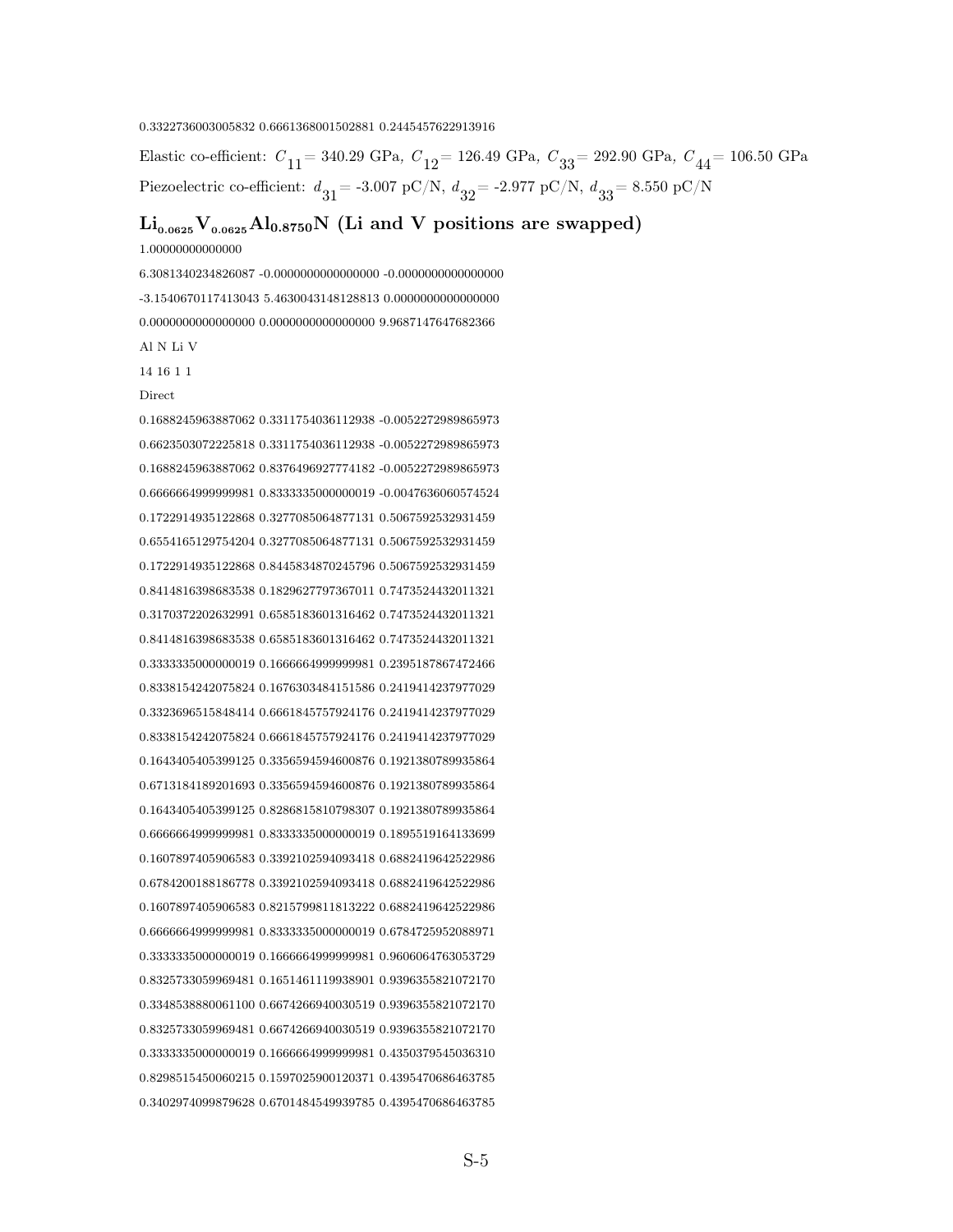0.8298515450060215 0.6701484549939785 0.4395470686463785 0.3333335000000019 0.1666664999999981 0.7546404037485610 0.6666664999999981 0.8333335000000019 0.4957699272157816

Elastic co-efficient:  $C_{11}$  = 336.87 GPa,  $C_{12}$  = 122.84 GPa,  $C_{33}$  = 277.12 GPa,  $C_{44}$  = 106.53 GPa Piezoelectric co-efficient:  $d_{31}$  = -3.197 pC/N,  $d_{32}$  = -3.179 pC/N,  $d_{33}$  = 9.179 pC/N

 $\rm Li_{0.125}V_{0.125}Al_{0.750}N$ 

1.00000000000000

6.3100583718652139 0.0000000000000000 0.0000000000000000 -3.1550291859326069 5.5120437906683453 0.0031714110051273 0.0000000000000000 0.0058046133677807 9.9250406100949906 Al N Li V 12 16 2 2 **Direct** 0.1614391304039627 0.3354117099570164 0.9941194797403023

0.6739725795530461 0.3354117099570164 0.9941194797403023 0.1624375439588895 0.8248750879177860 0.9958715573463905 0.6680865882234515 0.8361731764469101 0.9992552515873737 0.1598307587465741 0.8196615174931552 0.4885126858499068 0.6708041787092195 0.8416083574184463 0.4947258706423611 0.8300930028455299 0.1601860056910524 0.7373142012002697 0.3418172478403116 0.6703079307306844 0.7451176780681421 0.8284906828903802 0.6703079307306844 0.7451176780681421 0.8320085740252282 0.1640171480504493 0.2679577914979033 0.3398209484576825 0.6676612088222358 0.2577725685688255 0.8278402603645598 0.6676612088222358 0.2577725685688255 0.1659986105265834 0.3354705094858438 0.1879698754633118 0.6694718989592533 0.3354705094858438 0.1879698754633118 0.1648382738851711 0.8296765477703492 0.1870881003798368 0.6677572220312227 0.8355144440624525 0.1892537737202648 0.1767976992847608 0.3305886993702562 0.7080703559567217 0.6537910000854883 0.3305886993702562 0.7080703559567217 0.1691135231644837 0.8382270463289744 0.6911194520088831 0.6662362623422705 0.8324725246845480 0.6921463125172506 0.3315438613240657 0.1630877226481245 0.9401530735990689 0.8326268430315149 0.1652536860630224 0.9355867458188577 0.3333297113121256 0.6669133304813969 0.9383796073954868 0.8335836191692784 0.6669133304813969 0.9383796073954868 0.3222041307612541 0.1444082615225008 0.4129550460205320 0.8297879098728977 0.1595758197457887 0.4494686069517846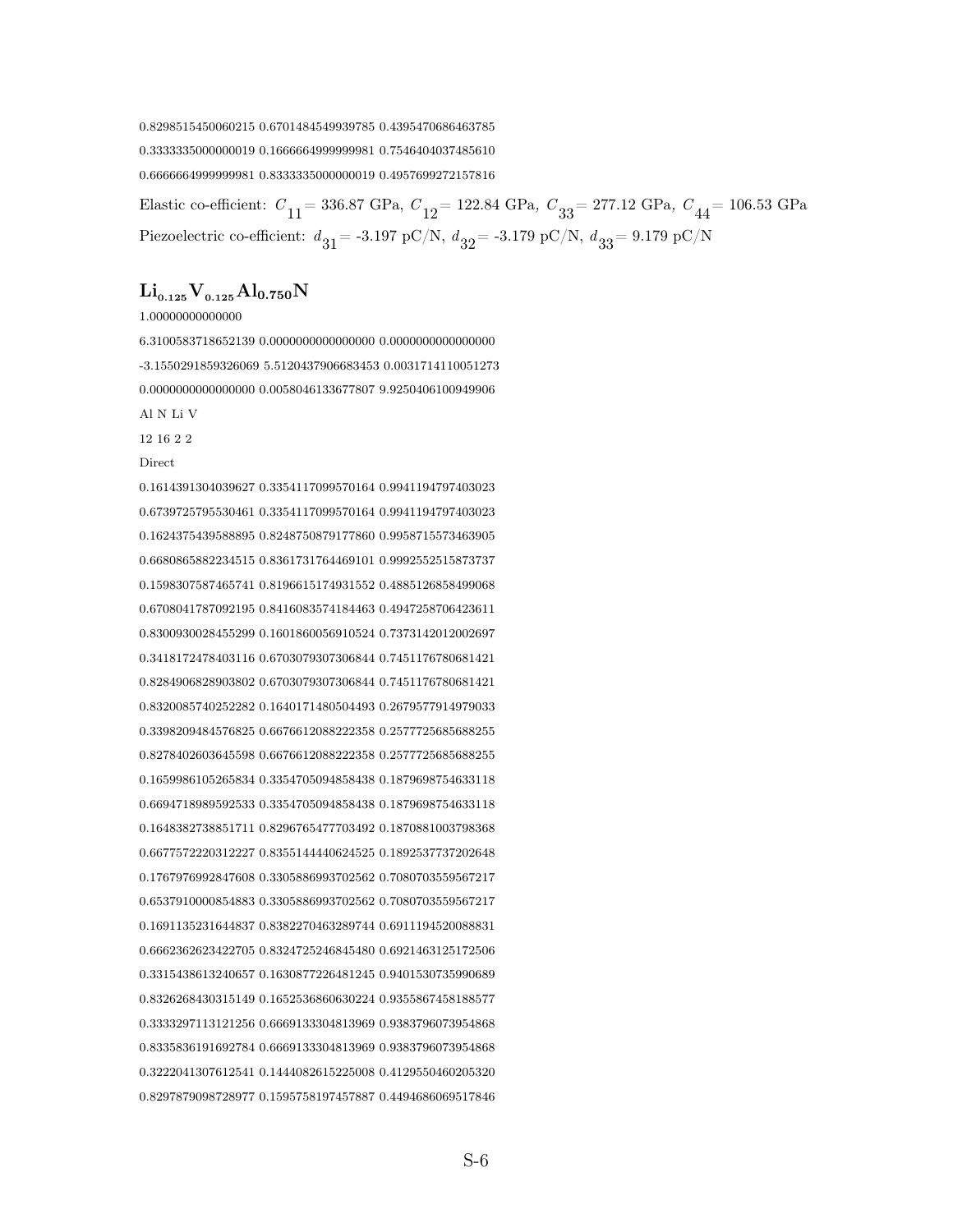0.3428254387993956 0.6812493272162429 0.4424128130491751 0.8384238884168542 0.6812493272162429 0.4424128130491751 0.1670073129574578 0.3394670759910636 0.4901088037013570 0.6724597630335986 0.3394670759910636 0.4901088037013570 0.3339552862563976 0.1679105725127882 0.7462744637610660 0.3316062487670899 0.1632124975341726 0.2444147032116204

Elastic co-efficient:  $C_{11}$  = 317.57 GPa,  $C_{12}$  = 119.66 GPa,  $C_{33}$  = 183.16 GPa,  $C_{44}$  = 91.12 GPa Piezoelectric co-efficient:  $d_{31}$  = -5.319 pC/N,  $d_{32}$  = -5.645 pC/N,  $d_{33}$  = 19.587 pC/N

## $Li_{0.125}V_{0.125}Al_{0.750}N$  (Li and V positions are swapped)

1.00000000000000

6.3556978736701231 0.0000000000000000 0.0000000000000000 -3.1778489368350615 5.5030709410687102 0.0149303906929321 0.0000000000000000 0.0266086060174102 9.8653881615556198 Al N Li V 12 16 2 2 Direct

0.1715773387006829 0.3295516045346212 0.0054051704316973 0.6579742658339310 0.3295516045346212 0.0054051704316973 0.1702664605584132 0.8405329211168330 0.0035100104921234 0.6658923733311042 0.8317847466622148 0.9970613353333601 0.1645637280436965 0.8291274560874001 0.5023904664193254 0.6631609738975217 0.8263219477950509 0.5013182140401076 0.8315075755403691 0.1630151510807314 0.7491633519444938 0.3323586077272521 0.6766893053196983 0.7519542679244990 0.8443306975924536 0.6766893053196983 0.7519542679244990 0.8345705687908230 0.1691411375816388 0.2361739754899564 0.3272410013018852 0.6635606588807261 0.2376936417239750 0.8363196575788477 0.6635606588807261 0.2376936417239750 0.1583708938448216 0.3387027050970332 0.1966844343043215 0.6803318112522043 0.3387027050970332 0.1966844343043215 0.1598261742151922 0.8196523484303917 0.1947183440644603 0.6662288978467830 0.8324577956935733 0.1925753540921118 0.1546993635180370 0.3489600960907124 0.6703547191398591 0.6942607325726683 0.3489600960907124 0.6703547191398591 0.1586250491441514 0.8172500982883101 0.6874029570710308 0.6665406371970668 0.8330812743941406 0.6906647796030342 0.3340558543457999 0.1681117086915926 0.9504976715202179 0.8341155658957535 0.1682311317914999 0.9386799398449407 0.3329676750468386 0.6646783645504354 0.9419620981944039 0.8317106895036036 0.6646783645504354 0.9419620981944039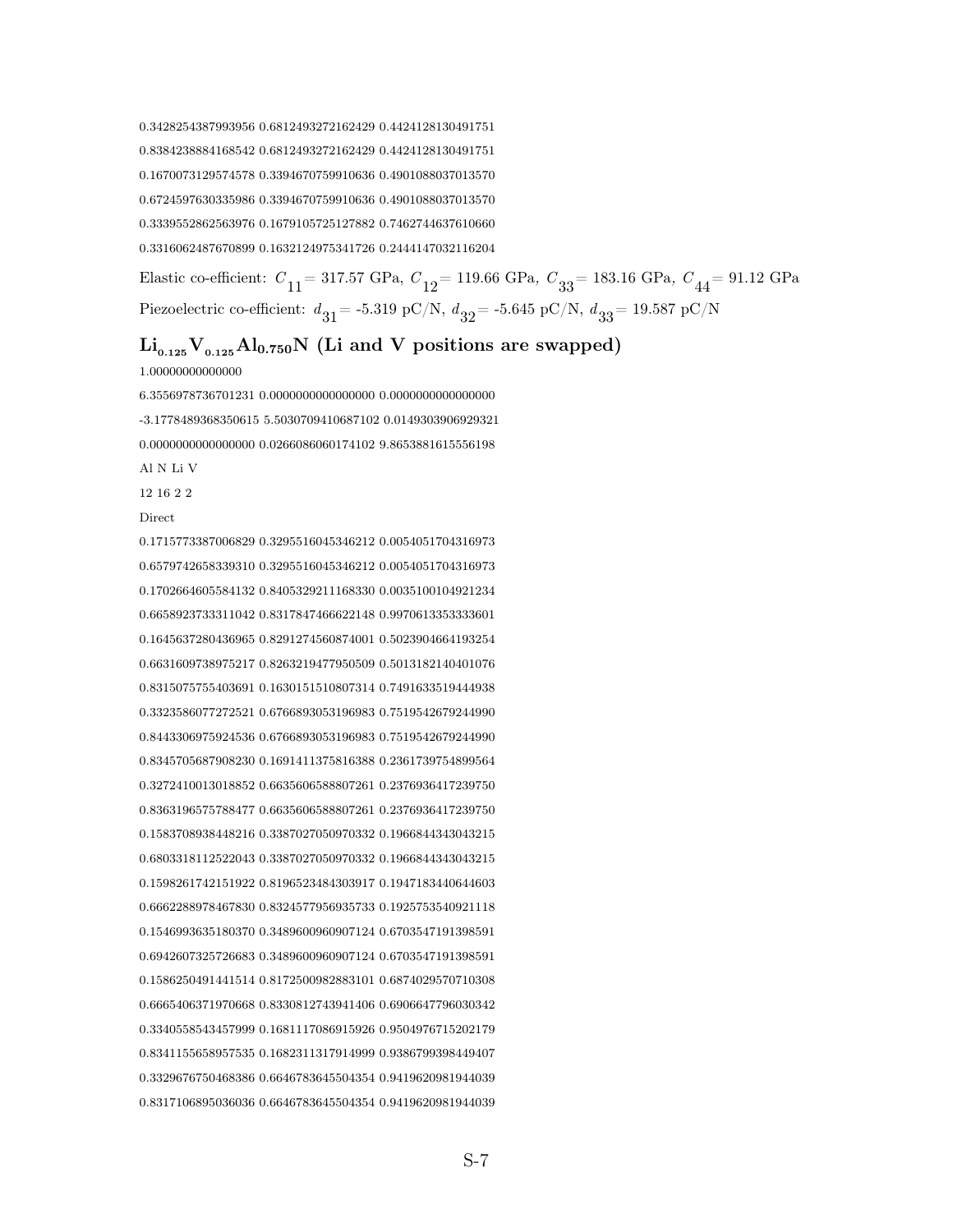0.3353230344231917 0.1706460688463764 0.4558355078929872 0.8296892227316004 0.1593784454631939 0.4428318713460252 0.3353042398276159 0.6660767529789412 0.4410064450466943 0.8307725131513325 0.6660767529789412 0.4410064450466943 0.3293848859175948 0.1587697718351826 0.7500865753816157 0.3323381237928523 0.1646762475856974 0.2337248104593243 0.1685146530580099 0.3356913868759190 0.4916216407369996 0.6671767338179019 0.3356913868759190 0.4916216407369996

Elastic co-efficient:  $C_{11}$  = 313.89 GPa,  $C_{12}$  = 121.81 GPa,  $C_{33}$  = 209.04 GPa,  $C_{44}$  = 89.03 GPa Piezoelectric co-efficient:  $d_{31}$  = -4.985 pC/N,  $d_{32}$  = -4.611 pC/N,  $d_{33}$  = 16.702 pC/N

#### $\rm Li_{0.1875}V_{0.1875}Al_{0.6250}N$

1.00000000000000

6.3903243311169238 -0.0465982443445125 0.0035485456122222 -3.2359339513484535 5.5157714373735134 -0.0222333879226922 0.0096340587581447 -0.0412165512412066 9.9689203425447097 Al N Li V

10 16 3 3

#### **Direct**

0.1626367463172171 0.3218208441489797 -0.0059431965816178 0.6678373853088161 0.3430424090783790 -0.0001984226997751 0.1523430080457800 0.8361067569811014 -0.0040109045698561 0.6690049267498089 0.3408560841719928 0.4956357857924109 0.1591776024433547 0.8275234779353827 0.5054732254021179 0.6682397827789216 0.8282416755943182 0.4942277745812178 0.3317272846129909 0.1532375818138844 0.7486939424573179 0.8422084216070111 0.6729194619003888 0.7546881226735905 0.3438420056645902 0.1715799754905077 0.2439047129445645 0.8264054002666086 0.6561593217285049 0.2466314371161699 0.1812628969989711 0.3304560732054583 0.1868969895729552 0.6625990612912896 0.3364028992406940 0.1871235970110636 0.1596645985960373 0.8409262814959010 0.1933224581795729 0.6466707402779917 0.8098314682552146 0.2131686273441458 0.1651946547327876 0.3160312429238532 0.6842349779160845 0.6629584747696087 0.3332051054720420 0.6872769811366986 0.1589099599443274 0.8374701432535280 0.6897913943304148 0.6912933834787047 0.8495742247866216 0.6889222617365630 0.3326849912480139 0.1667924493890371 0.9373706111365568 0.8455363559634390 0.1902883922348915 0.9180564277511151 0.3194370456303623 0.6634492681155287 0.9873949198513883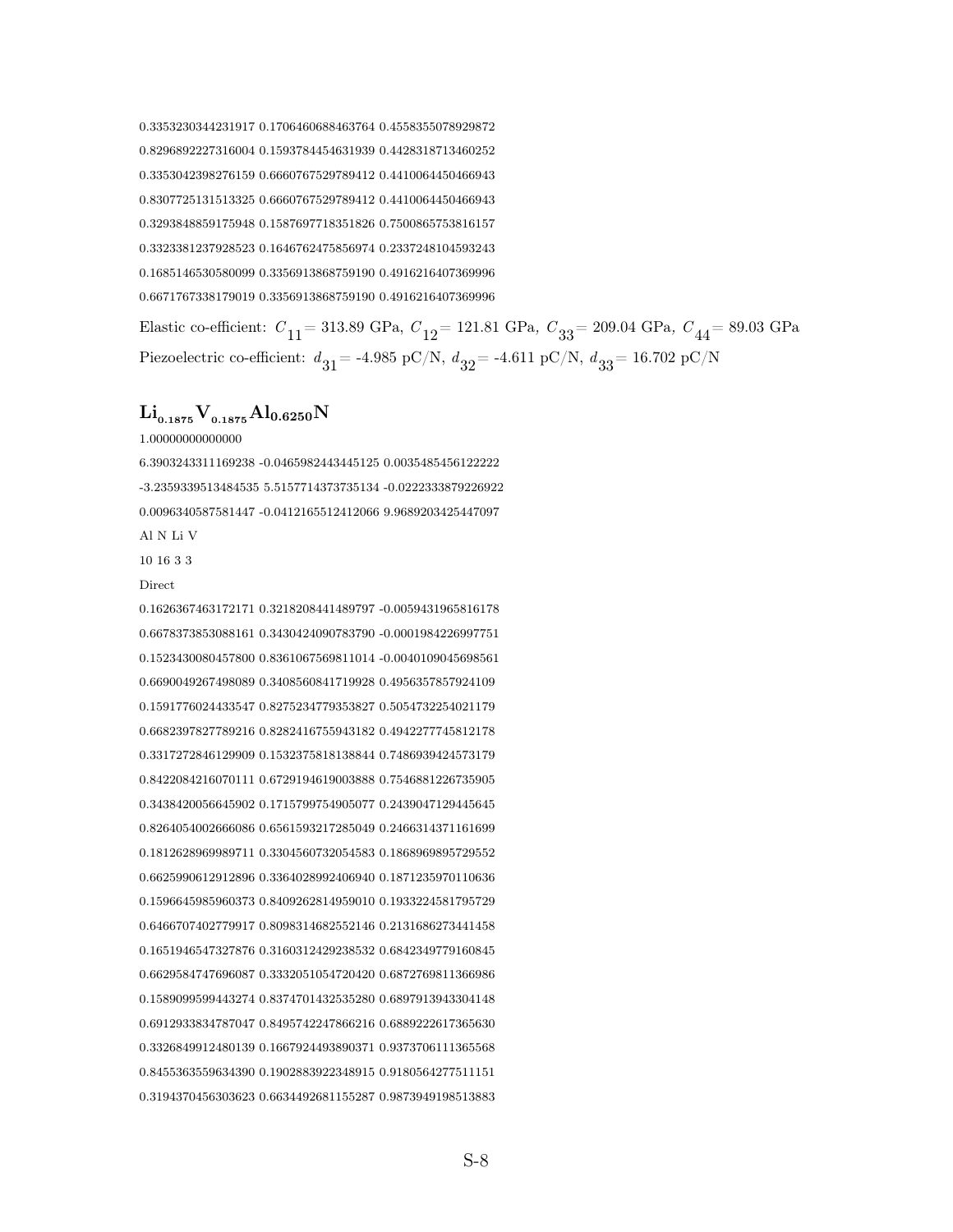0.8369399141921621 0.6592564274217673 0.9382026408245457 0.3320948254641513 0.1673260389587208 0.4415937195285120 0.8406182867369215 0.1746070200335579 0.4609031554663505 0.3237459092292318 0.6543696394689958 0.4583379899104033 0.8333045930122922 0.6659496013115529 0.4405982253644588 0.6793454662331242 0.8397996469442116 -0.0070088166481476 0.3377685785060263 0.6788431590089433 0.7593059579159201 0.8300231665051414 0.1689219160102367 0.2431546557951683 0.1655391014649433 0.3334994862355657 0.4960812349978847 0.8343713809358397 0.1673240247820351 0.7382589108000095 0.3366140509935334 0.6641879026082019 0.1779106029621955

Elastic co-efficient:  $C_{11}$  = 278.02 GPa,  $C_{12}$  = 119.93 GPa,  $C_{33}$  = 157.29 GPa,  $C_{44}$  = 85.79 GPa Piezoelectric co-efficient:  $d_{31}$  = -4.657 pC/N,  $d_{32}$  = -4.432 pC/N,  $d_{33}$  = 13.599 pC/N

## $Li_{0.1875}V_{0.1875}Al_{0.6250}N$  (Li and V positions are swapped)

1.00000000000000

6.3946198246987240 -0.0442978748425683 0.0229490209525122 -3.2353384274343422 5.5111527366868778 -0.0041698090118623 0.0378840493147539 0.0122851812046708 9.9655614527968712 Al N Li V

10 16 3 3

Direct

0.1717522451357678 0.3317899339286900 -0.0058289332445614 0.6591215435518856 0.3309931050170250 -0.0044058154512066 0.1725043772955110 0.8408430177704290 0.0054583907784747 0.6569731129286834 0.3321612234037266 0.4998097713006063 0.1638918846053457 0.8476682471878926 0.4959554676611018 0.6781595682943211 0.8373691826369692 0.4940693676172473 0.3438192284439259 0.1735717138444820 0.7466039768873161 0.8284328557479431 0.6561108232260537 0.7439227962964440 0.3270816188726532 0.1577986551441625 0.2546594007970899 0.8467830199317360 0.6682921366857008 0.2486703202011843 0.1504416953680858 0.3087638409402183 0.1889229434969715 0.6668091874373914 0.3370523231553060 0.1872891770237400 0.1625571007445019 0.8411054164796707 0.1898243695608957 0.6839528333565766 0.8348279449009214 0.1842159551610193 0.1901564427653636 0.3533247484640591 0.7131619315459091 0.6636035859772507 0.3373666138991467 0.6871744132095876 0.1590719629040364 0.8403041850405828 0.6933481721217716 0.6695478049296556 0.8187057916720303 0.6869782608806217 0.3340004200403170 0.1666701614932423 0.9406082363201808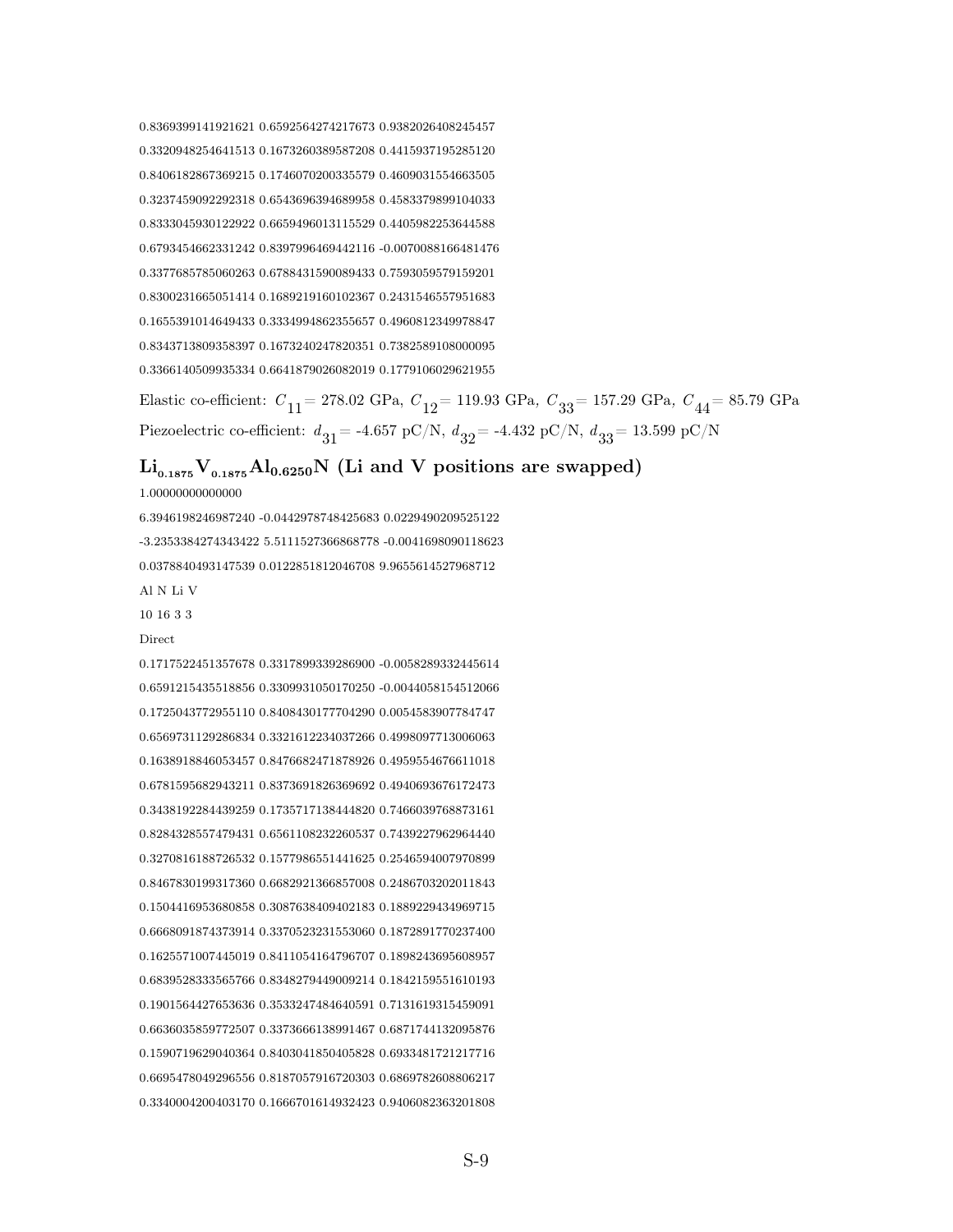0.8253646283665400 0.1593557575985352 0.9608944550460474 0.3456291648192419 0.6762555389989612 0.9582618243804949 0.8326748358616151 0.6679079634093895 0.9416139977466577 0.3407809999154545 0.1630892464799137 0.4382267748132471 0.8097346786856879 0.1544655583591426 0.4180991247079219 0.3365668781804688 0.6806037867132660 0.4873685176930955 0.8332079373257903 0.6673212224640507 0.4374032803026807 0.1602115069918567 0.3206915894769545 0.4929441492274285 0.8310766058417293 0.1699502212681465 0.7431318875687866 0.3211500064706048 0.6622144184619503 0.2593864481762528 0.6664631211929608 0.8344289261534514 -0.0039679909430733 0.3358025371907951 0.6633690632754645 0.6779624579683740 0.8326766108263053 0.1656276424504632 0.2382368711476927

Elastic co-efficient:  $C_{11}$  = 282.84 GPa,  $C_{12}$  = 121.92 GPa,  $C_{33}$  = 158.63 GPa,  $C_{44}$  = 85.25 GPa Piezoelectric co-efficient:  $d_{31}$  = -3.734 pC/N,  $d_{32}$  = -5.429 pC/N,  $d_{33}$  = 13.718 pC/N

## $\rm Li_{0.0625}Nb_{0.0625}Al_{0.8750}N$

1.00000000000000

6.3391339146832726 -0.0036376732969229 -0.0030170085944349 -3.1727172748274399 5.4953075180525950 -0.0000000000000000 -0.0047755441074077 -0.0027571616759388 10.0146138265106757 Al N Li Nb

14 16 1 1

**Direct** 

0.1640670734662727 0.3287433342578081 0.9901954014788820 0.6680642926275774 0.3340321463137922 0.9967702984362937 0.1640670734662727 0.8353237392084717 0.9901954014789246 0.6718919451052068 0.8359459725526071 0.9807699147779532 0.1559655547251706 0.3229008193823407 0.5005378496824137 0.6740459977594562 0.3370229988797316 0.4978493490821019 0.1559655547251706 0.8330647353428369 0.5005378496824350 0.3356948523271287 0.1678474261635608 0.7450521393379934 0.8296423809828439 0.1639450981509388 0.7452883169039604 0.3355709518981976 0.6677854759490955 0.7477471793238595 0.8296423809828439 0.6656972828318982 0.7452883169039248 0.3393107419583138 0.1696553709791534 0.2528779365750681 0.8313347367166033 0.1679325114298204 0.2559246473690486 0.8313347367166033 0.6634022252867759 0.2559246473690273 0.1621308744457472 0.3189977747905092 0.1854383396521137 0.6656300007296957 0.3328150003648514 0.1886172203218428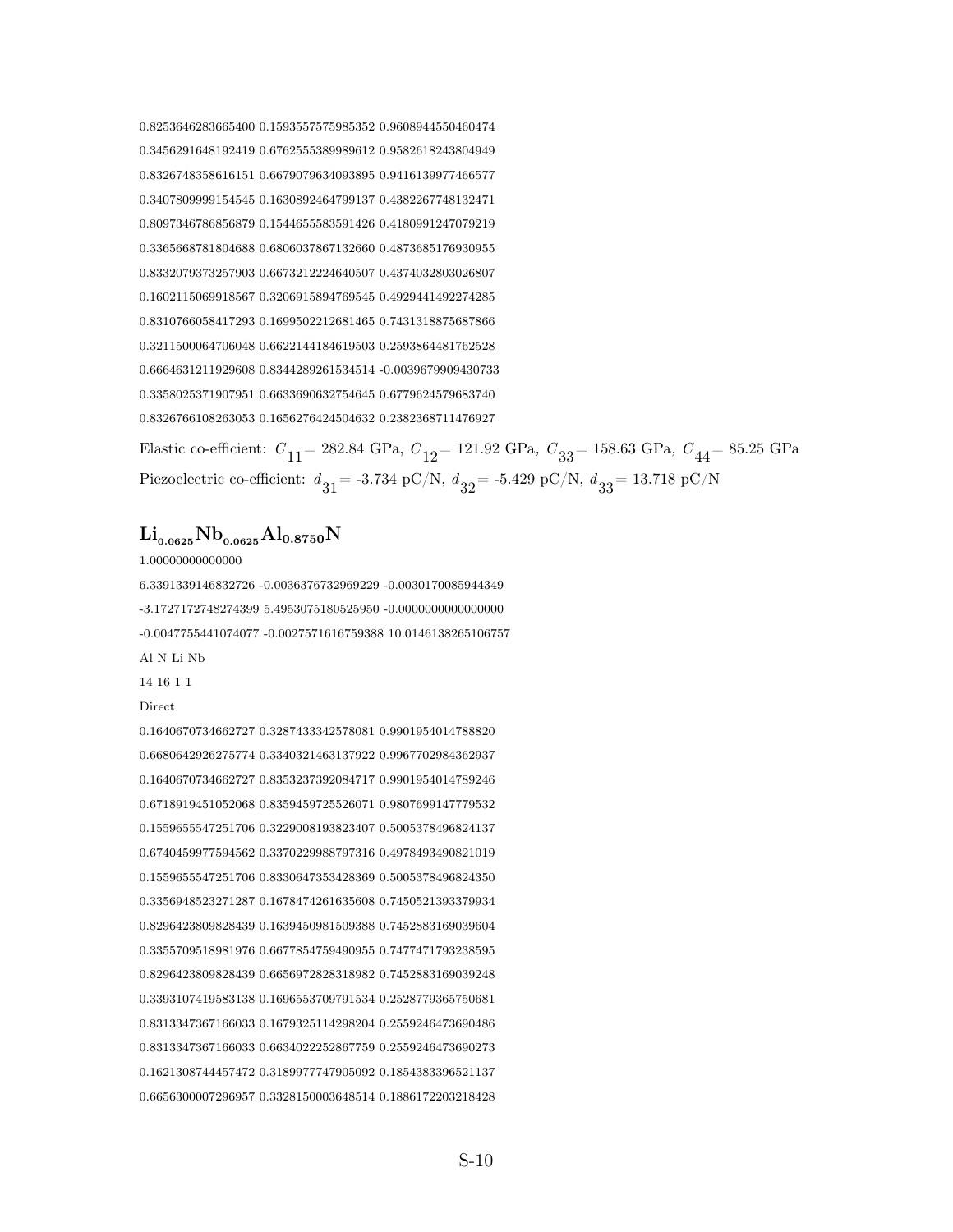0.1621308744457472 0.8431330996552453 0.1854383396522842 0.6836840682051039 0.8418420341025556 0.1827131381923367 0.1669596047380212 0.3342254514203076 0.6915501017040784 0.6663683136023695 0.3331841568011883 0.6902737152848457 0.1669596047380212 0.8327341533177209 0.6915501017041139 0.6647297607572646 0.8323648803786359 0.7120963163216347 0.3344402339345055 0.1672201169672492 0.9380207994220138 0.8353463145711547 0.1722460675742129 0.9400365016519678 0.3290353513619744 0.6645176756809839 0.9465800329186327 0.8353463145711547 0.6631002469969348 0.9400365016519323 0.3329840908141601 0.1664920454070765 0.4408900495628074 0.8398291015195474 0.1806563423975592 0.4382256739763886 0.3157840803740437 0.6578920401870181 0.4343155827075381 0.8398291015195474 0.6591727591219811 0.4382256739762322 0.6765116227015250 0.8382558113507661 0.5060558975293633 0.3357024135127546 0.6678512067563739 0.2449767653679818

Elastic co-efficient:  $C_{11}$  = 333.96 GPa,  $C_{12}$  = 125.63 GPa,  $C_{33}$  = 276.87 GPa,  $C_{44}$  = 103.72 GPa Piezoelectric co-efficient:  $d_{31}$  = -3.681 pC/N,  $d_{32}$  = -3.607 pC/N,  $d_{33}$  = 9.731 pC/N

## $\rm Li_{0.0625}Nb_{0.0625}Al_{0.8750}N$  (Li and Nb positions are swapped)

#### 1.00000000000000

6.3553606906522644 -0.0140871938260664 -0.0063923394801468 -3.1898802130475410 5.5250345990569745 -0.0000000000000000 -0.0105044727130941 -0.0060647601485999 9.8858316224162301 Al N Li Nb

#### 14 16 1 1

#### Direct

0.1699476603035137 0.3343879829300038 0.0017620773692425 0.6646099048294065 0.3323049524147068 -0.0036544080249392 0.1699476603035137 0.8355596773735169 0.0017620773692425 0.6638907214627137 0.8319453607313602 0.0110316510596244 0.1664239070433306 0.3293324191359517 0.4985413129043079 0.6592379116534937 0.3296189558267504 0.5004933258023170 0.1664239070433306 0.8370914879073856 0.4985413129043079 0.3316291507810430 0.1658145753905179 0.7495715419748958 0.8332870912492801 0.1657592030176272 0.7504227608095968 0.3328224075589626 0.6664112037794776 0.7476868034948096 0.8332870912492801 0.6675278882316457 0.7504227608095968 0.3288555094763716 0.1644277547381822 0.2415912696087284 0.8471158721911852 0.1804531454467761 0.2356120087812073 0.8471158721911852 0.6666627267444020 0.2356120087812073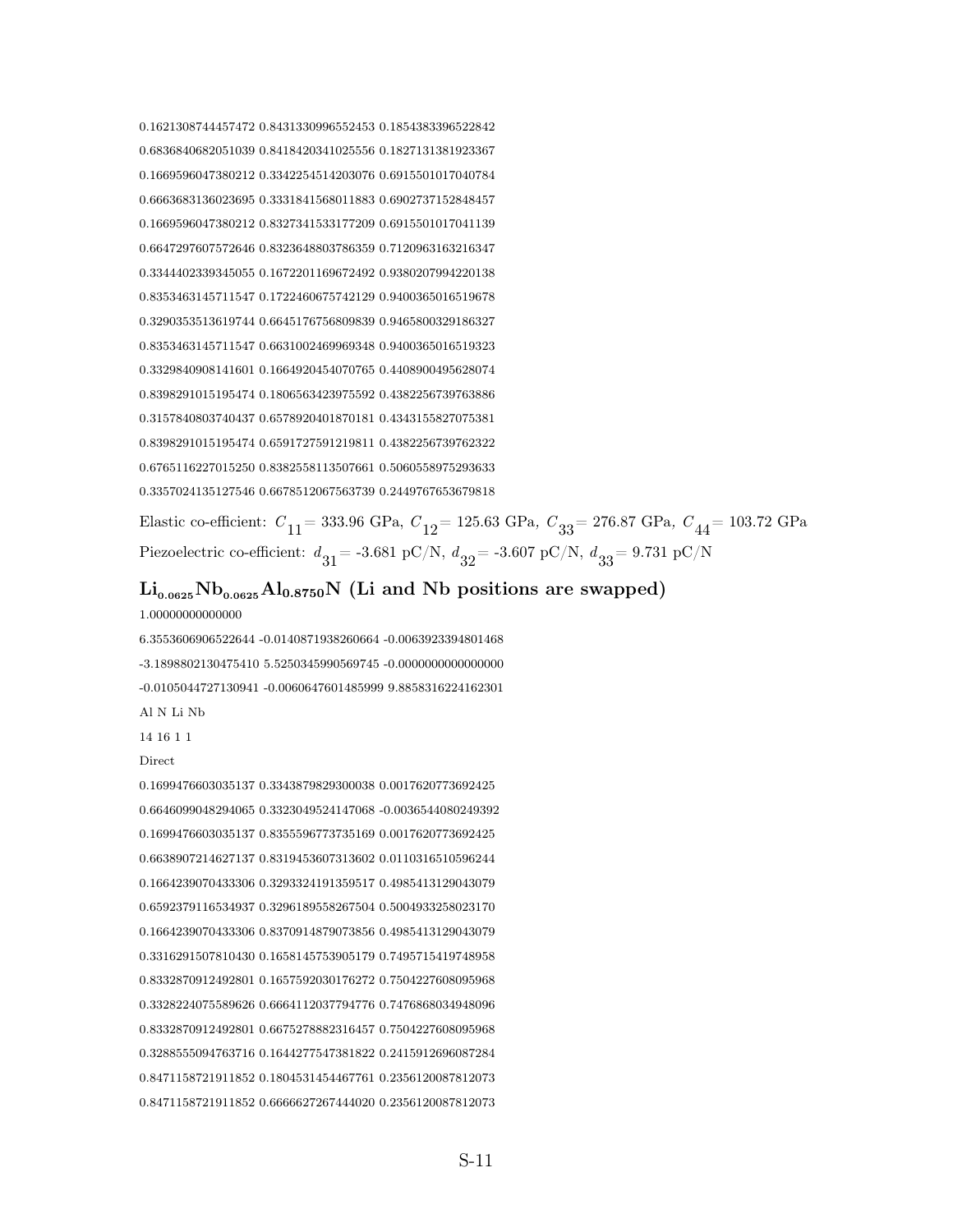0.1661147425456153 0.3225745215917399 0.1881579536504673 0.6676078020735472 0.3338039010367772 0.1888581070171944 0.1661147425456153 0.8435402209538823 0.1881579536504673 0.6838895439259693 0.8419447719629880 0.2100043883946157 0.1646830842655893 0.3313863019500946 0.6906835415630835 0.6671060522026574 0.3335530261013323 0.6913701117906551 0.1646830842655893 0.8332967823155017 0.6906835415630835 0.6690928424831591 0.8345464212415830 0.6804355636503487 0.3340507578969348 0.1670253789484638 0.9386849465635936 0.8301035174205452 0.1622617079736465 0.9424219682397242 0.3368381985499948 0.6684190992749939 0.9401366183716917 0.8301035174205452 0.6678418094468919 0.9424219682397242 0.3311673221118631 0.1655836610559280 0.4414746314820916 0.8390693451394132 0.1871619815798511 0.4376695007321332 0.3134738340110820 0.6567369170055375 0.4521959234945404 0.8390693451394132 0.6519073635595551 0.4376695007321332 0.3227425633110435 0.6613712816555180 0.2366148415774069 0.6594950373548122 0.8297475186774091 0.4629624356428910

Elastic co-efficient:  $C_{11}$  = 338.91 GPa,  $C_{12}$  = 132.77 GPa,  $C_{33}$  = 253.07 GPa,  $C_{44}$  = 102.09 GPa Piezoelectric co-efficient:  $d_{31}$  = -4.542 pC/N,  $d_{32}$  = -5.207 pC/N,  $d_{33}$  = 16.009 pC/N

#### $\rm Li_{0.125}Nb_{0.125}Al_{0.750}N$

1.00000000000000

6.3766857288803651 0.0000000000000000 0.0000000000000000 -3.1883428644401826 5.6031209305772176 -0.0067135515809966 0.0000000000000000 -0.0112287360256809 9.8800146407503906 Al N Li Nb

12 16 2 2

#### Direct

0.1668828999500273 0.3326572635258179 0.9895513730204499 0.6657743635757835 0.3326572635258179 0.9895513730204499 0.1674675870573460 0.8349351741146991 0.9927144333650314 0.6680179620872033 0.8360359241744139 0.9967103118944363 0.1475716587986662 0.7951433175973392 0.4925911039412313 0.6694718875850392 0.8389437751700846 0.4912808161270783 0.8317286520087159 0.1634573040174246 0.7434981130880498 0.3406918347678023 0.6707067810268973 0.7487026649409011 0.8300149462591023 0.6707067810268973 0.7487026649409011 0.8308263042914663 0.1616526085829263 0.2585037433748037 0.3414430630959068 0.6702489985593489 0.2522895946849676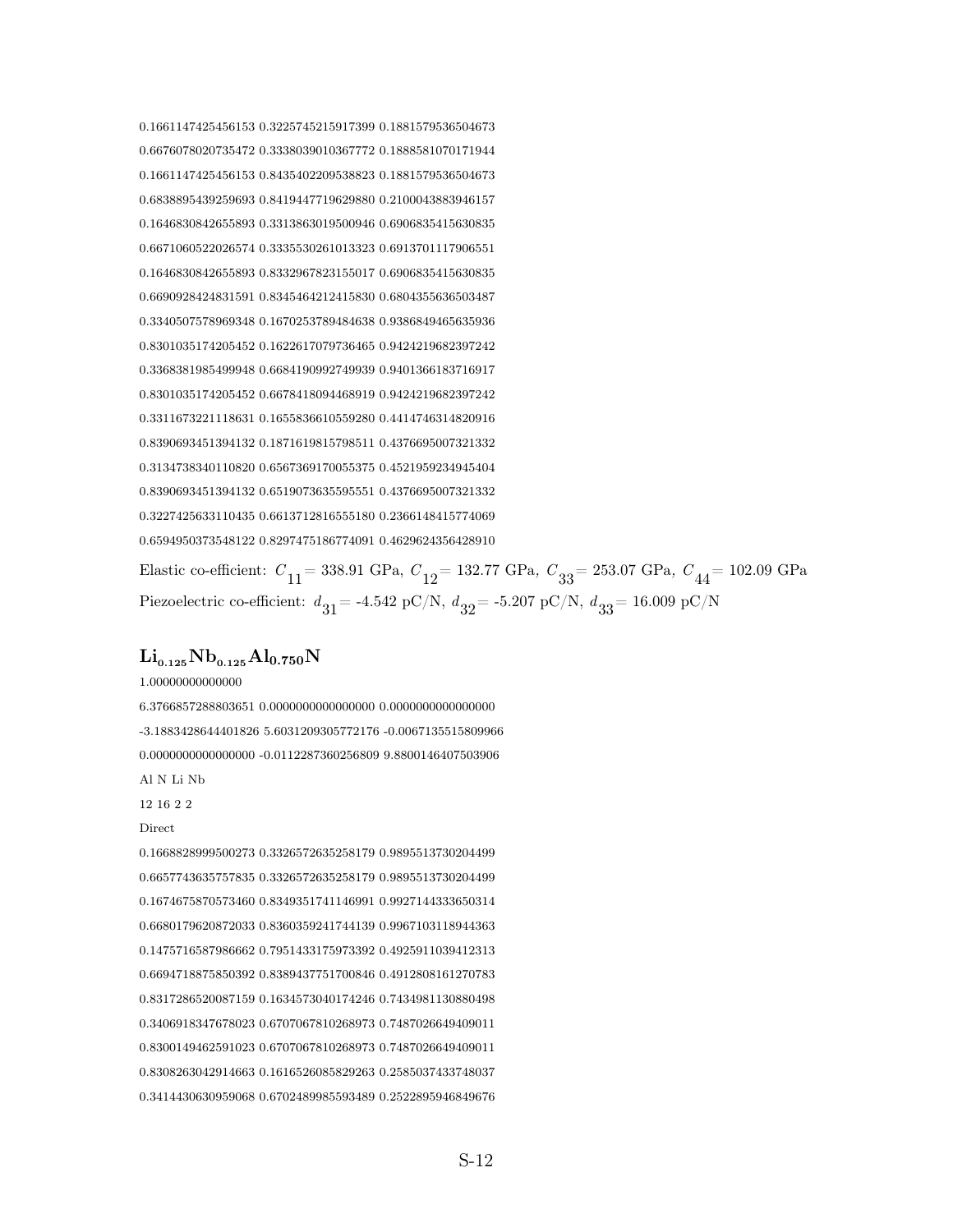0.8288059354634493 0.6702489985593489 0.2522895946849676 0.1678717115624977 0.3388131195615185 0.1878621371839232 0.6709414079990136 0.3388131195615185 0.1878621371839232 0.1664484598765968 0.8328969197532010 0.1894585527587499 0.6672692855706356 0.8345385711412779 0.1861743615520344 0.1637626391847058 0.3463721987132525 0.7043686790110085 0.6826095595285394 0.3463721987132525 0.7043686790110085 0.1550828527586549 0.8101657055173173 0.6903371006168836 0.6677195530446944 0.8354391060893962 0.6930922822584338 0.3308486804175647 0.1616973608351228 0.9337954240248328 0.8326666469660908 0.1653332939321746 0.9397108843401163 0.3333987048664772 0.6675895648989466 0.9416809021283118 0.8341908600324769 0.6675895648989466 0.9416809021283118 0.3221999422201413 0.1443998844402753 0.4672785903430426 0.8243207712105685 0.1486415424211290 0.4385535109995812 0.3428092312478404 0.6779841629790360 0.4373047720439098 0.8351749317312026 0.6779841629790360 0.4373047720439098 0.1473634534297101 0.3447550486794241 0.4935283251464105 0.6973915952497070 0.3447550486794241 0.4935283251464105 0.3355904997910382 0.1711809995820691 0.7034666956245460 0.3336421183713363 0.1672842367426652 0.2722571793713979

Elastic co-efficient:  $C_{11}$  = 302.97 GPa,  $C_{12}$  = 116.09 GPa,  $C_{33}$  = 229.49 GPa,  $C_{44}$  = 84.67 GPa Piezoelectric co-efficient:  $d_{31}$  = -4.514 pC/N,  $d_{32}$  = -3.974 pC/N,  $d_{33}$  = 13.954 pC/N

#### $Li_{0.125}Nb_{0.125}Al_{0.750}N$  (Li and Nb positions are swapped)

1.00000000000000

6.4892448972899555 0.0000000000000000 0.0000000000000000 -3.2446224486449777 5.6141479248286403 -0.0129943147840679 0.0000000000000000 -0.0230301233912500 9.7658337215270095 Al N Li Nb 12 16 2 2 Direct 0.1745339085363142 0.3335686979388179 0.0087060058397270 0.6590347894024964 0.3335686979388179 0.0087060058397270 0.1706589888632375 0.8413179777264819 0.0003539585622376 0.6650249739020704 0.8300499478041479 -0.0066164966806076 0.1632627838504511 0.8265255677009092 0.5069779695908297 0.6632172543604866 0.8264345087209806 0.5051568543262954 0.8338264413396996 0.1676528826793920 0.7528696788030382 0.3273134428757444 0.6689201142308848 0.7518617798476088 0.8416066713551476 0.6689201142308848 0.7518617798476088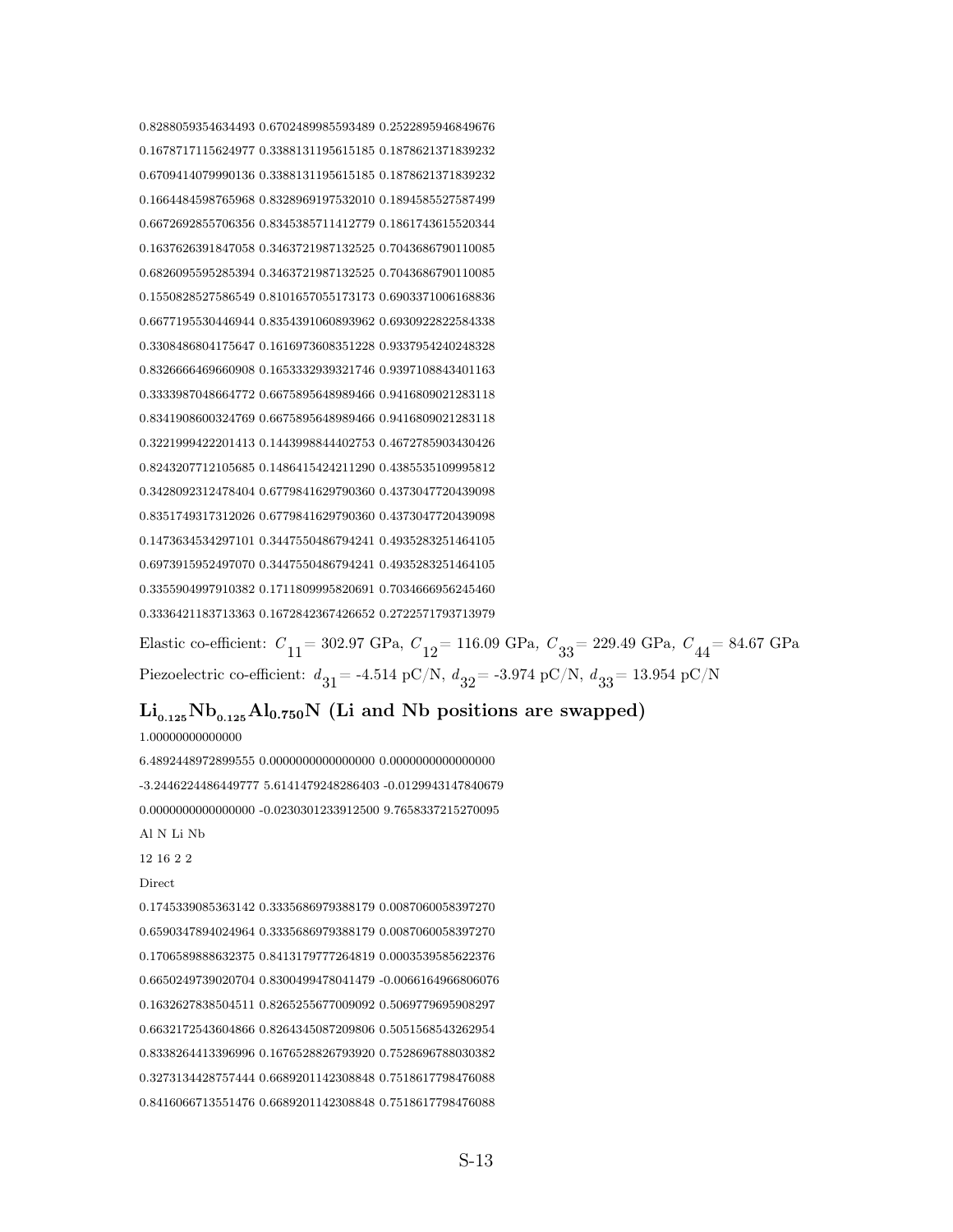0.8325117886438040 0.1650235772876013 0.2274551791489684 0.3325589746471655 0.6768313197359417 0.2348815267006594 0.8442723450887829 0.6768313197359417 0.2348815267006594 0.1600716361338745 0.3459600238044168 0.2080452622447546 0.6858883876705351 0.3459600238044168 0.2080452622447546 0.1593106261263337 0.8186212522526747 0.1909672251617817 0.6664931735142898 0.8329863470285865 0.1887735038347831 0.1508467902021453 0.3453283086070916 0.6757237829898030 0.6944815184049390 0.3453283086070916 0.6757237829898030 0.1566571494026605 0.8133142988053282 0.6933239350467211 0.6665149571028912 0.8330299142057901 0.6963821224075312 0.3357738018259324 0.1715476036518575 0.9600712832863001 0.8349264917934374 0.1698529835868679 0.9477404170636194 0.3326848884883831 0.6633249291284871 0.9449166915900262 0.8306400406401113 0.6633249291284871 0.9449166915900262 0.3216244251439763 0.1432488502879454 0.4466105326482998 0.8179723565469573 0.1359447130939077 0.4335305192500957 0.3462358791736229 0.6855359362337419 0.4390469138950147 0.8393000570601257 0.6855359362337419 0.4390469138950147 0.3297539321704422 0.1595078643408771 0.7537670386588423 0.3302760412288940 0.1605520824577807 0.2228244131010304 0.1671542392621879 0.3327254845050536 0.4767239697875229 0.6655712452428586 0.3327254845050536 0.4767239697875229

Elastic co-efficient:  $C_{11}$  = 303.28 GPa,  $C_{12}$  = 123.16 GPa,  $C_{33}$  = 180.86 GPa,  $C_{44}$  = 81.87 GPa Piezoelectric co-efficient:  $d_{31}$  = -8.087 pC/N,  $d_{32}$  = -7.992 pC/N,  $d_{33}$  = 27.907 pC/N

## $\rm Li_{0.1875}Nb_{0.1875}Al_{0.6250}N$

1.00000000000000

6.5606420793537055 -0.0919789450773587 0.0002888789199298 -3.3596260378568359 5.6795785479447485 -0.0080599718422737 0.0020088641246385 -0.0164509184314067 9.8475933212061673 Al N Li Nb 10 16 3 3

#### Direct

0.1599739512167940 0.3176354080453480 0.0030848401952703 0.6713664252005487 0.3447839727925868 -0.0004825873992221 0.1528885217027131 0.8299996864556897 -0.0092089885213084 0.6652091562455589 0.3416683867504376 0.4929471553632025 0.1615130524176334 0.8310461628161269 0.5059647183354063 0.6650496029992994 0.8257464233858114 0.4875126604781573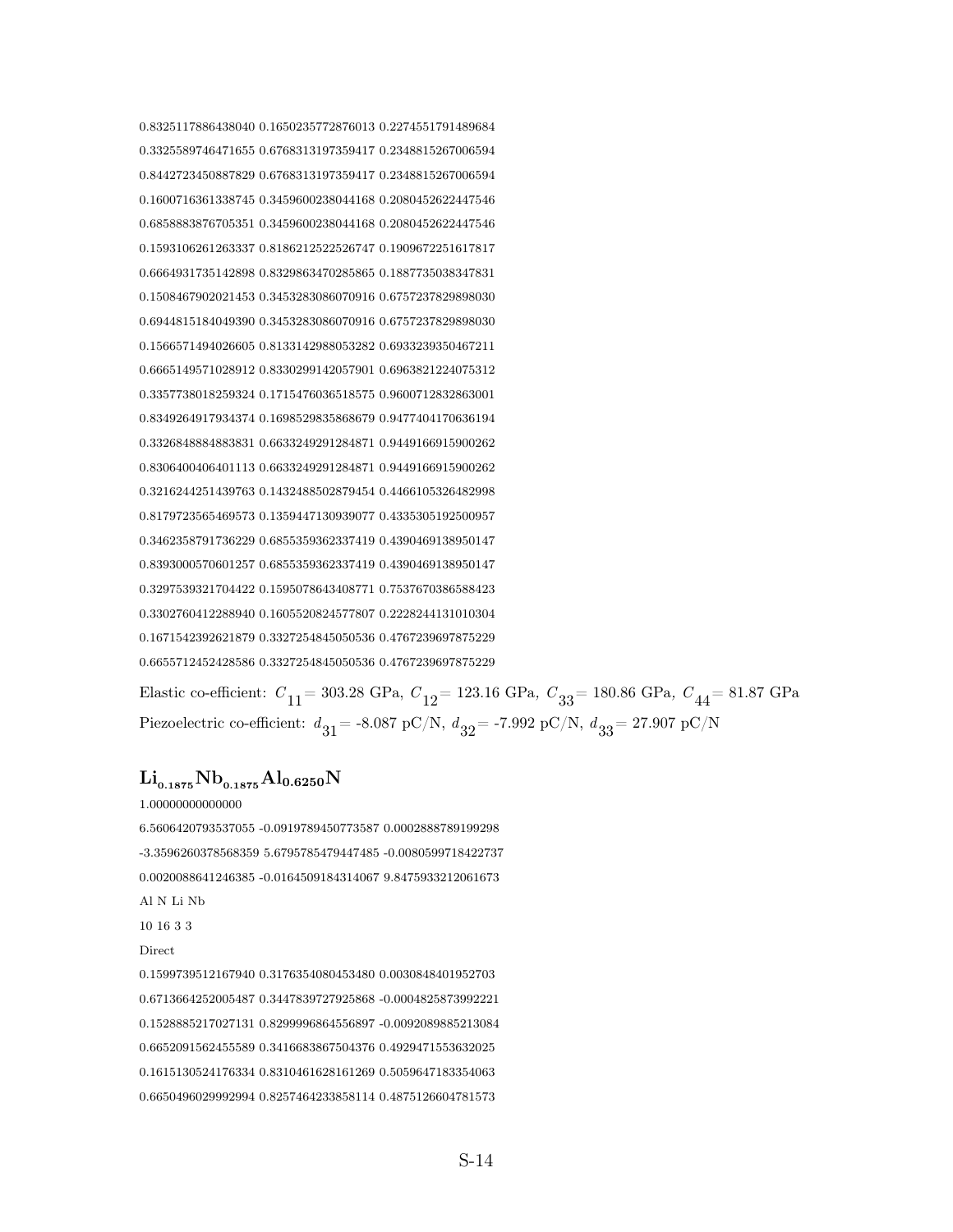0.3285506809073394 0.1569068884777566 0.7492705212419370 0.8378645542484596 0.6712964631646769 0.7513330865131869 0.3507394206689278 0.1700302408665714 0.2405075182499792 0.8332103574885040 0.6648985847516194 0.2445938253249806 0.1790075085996075 0.3209867541106414 0.2099103295640781 0.6667975372560153 0.3468489125266266 0.1895710215886182 0.1593192134653178 0.8521348273769562 0.1903351791512827 0.6783317443622811 0.8301758552368715 0.2163099444559022 0.1762429832530243 0.3177643115840666 0.6783435828673514 0.6548039122394875 0.3379411196611912 0.6868838104466694 0.1596452335897413 0.8411212833596213 0.6932226813105556 0.6794827747651161 0.8278581179598183 0.6841301796075545 0.3300159497413965 0.1667669303203898 0.9425971785821049 0.8440494880501672 0.1866375535979639 0.9339451136251085 0.3101105630365634 0.6518556498304032 0.9892212276115794 0.8380610505808637 0.6555761408604635 0.9376777659625694 0.3397689706977025 0.1560220789096200 0.4381219166174178 0.8167993688643496 0.1652604386901509 0.4641088481773358 0.3292701307546795 0.6790333424427538 0.4415831508615106 0.8344336016190167 0.6663450729219652 0.4416316919943984 0.6791151428345227 0.8303090305304988 -0.0071620874373714 0.3342469333765275 0.6711357149595732 0.7617108791352494 0.8236042279837003 0.1707337378104856 0.2370934105267517 0.1643703969249094 0.3321077341771577 0.4710099935414267 0.8309866122940650 0.1629025479989223 0.7354897422943927 0.3451709326151668 0.6764706276272340 0.1987416897339242

Elastic co-efficient:  $C_{11}$  = 267.97 GPa,  $C_{12}$  = 128.40 GPa,  $C_{33}$  = 166.11 GPa,  $C_{44}$  = 77.82 GPa Piezoelectric co-efficient:  $d_{31}$  = -6.198 pC/N,  $d_{32}$  = -8.381 pC/N,  $d_{33}$  = 24.182 pC/N

## $\rm Li_{0.1875}Nb_{0.1875}Al_{0.6250}N$  (Li and Nb positions are swapped)

1.00000000000000 6.6024649438037333 -0.0708702960690094 0.0087529865846012 -3.3629643088387748 5.6377135641885561 -0.0003563562377678 0.0141828482852877 0.0067342844230026 9.8451679610961929 Al N Li Nb 10 16 3 3 Direct 0.1742725835494938 0.3349389056553955 -0.0125572494017538 0.6583435452049730 0.3347792836166044 -0.0071088654937550 0.1689339327642749 0.8385094168232002 0.0059382130565902 0.6552064464799136 0.3285808280386798 0.4995074318361628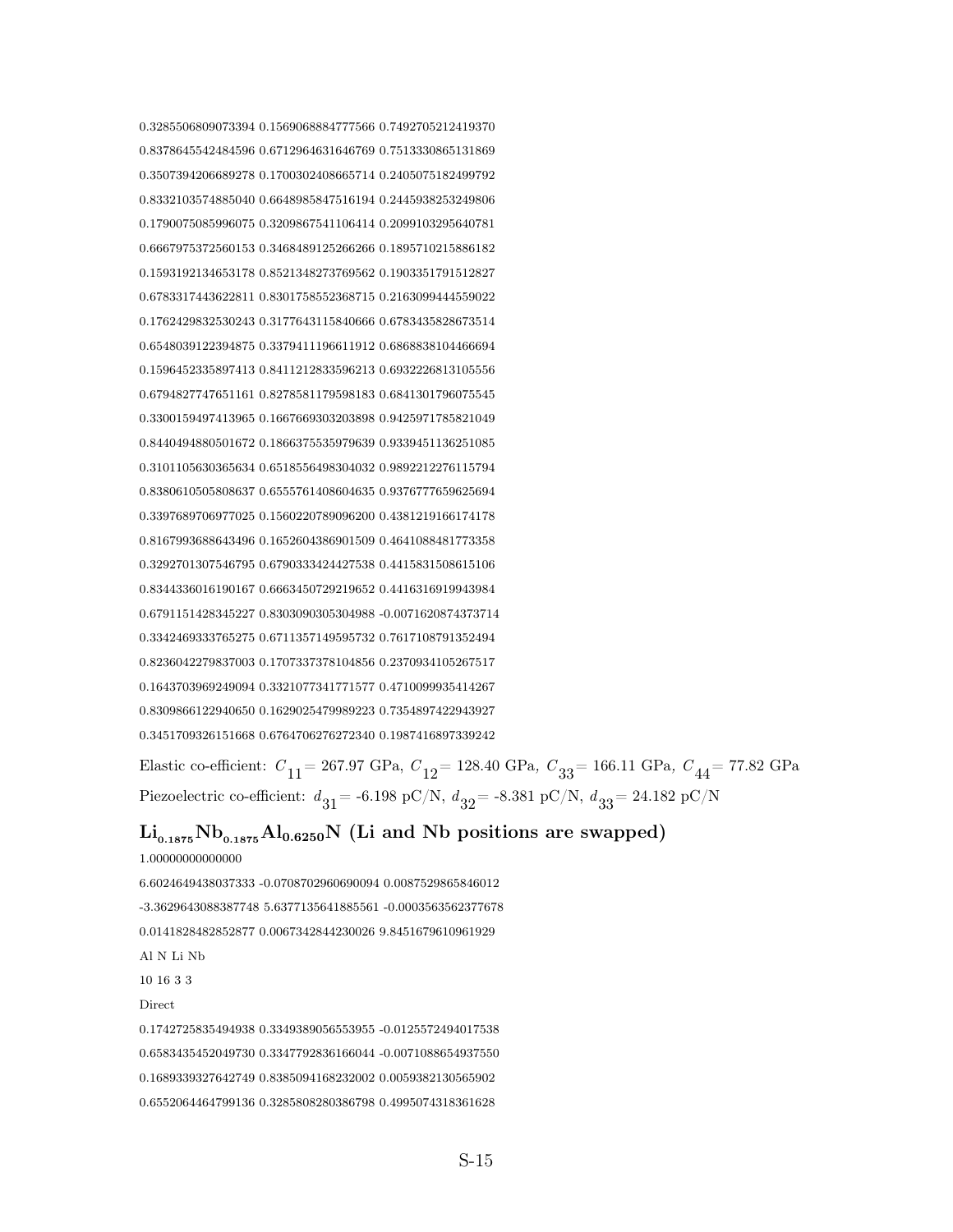0.1700190897232301 0.8470869254948189 0.4907501602587999 0.6822834453437806 0.8399300897650502 0.5030910511267395 0.3351340689498346 0.1668074075786740 0.7445504094804835 0.8299778829830275 0.6493252231764096 0.7404828611733800 0.3287232216660185 0.1621190991587050 0.2513359741776538 0.8430487870940778 0.6714250755889759 0.2492479641438939 0.1721148400167942 0.3204333853699790 0.1841087665854054 0.6620625951966131 0.3451204873490007 0.1869088797139591 0.1588062885858953 0.8403739288516486 0.1932801413988900 0.6823587545572777 0.8238236735692924 0.1783858579355129 0.1699488143175922 0.3217310402581237 0.7164126113355971 0.6531838757502448 0.3332315646246815 0.6896162677904416 0.1478863262987451 0.8406499979455192 0.6903690309727443 0.6789078608019514 0.8208587259493045 0.7098877981832266 0.3336583242444892 0.1655861630569967 0.9416397518321198 0.8347310932349806 0.1832319761116944 0.9641147777031236 0.3210114685160830 0.6708282200636754 0.9416465349394253 0.8439207324903923 0.6602707621352155 0.9381555347232386 0.3444318822461419 0.1619169128582179 0.4377350635302802 0.8132760212857185 0.1558878558670573 0.4339864326279225 0.3481162322816344 0.6899240018196334 0.4891962916396702 0.8331685556386937 0.6699652834142447 0.4426291299033402 0.1697810303954201 0.3209517637871179 0.4927613988461305 0.8293172710262048 0.1764435827114994 0.7369704954050454 0.3288175484983829 0.6657804361201253 0.2616900585182598 0.6678732560421898 0.8356267165151116 -0.0290022320103383 0.3235522523492693 0.6548178633793231 0.6987778236847902 0.8371319724666623 0.1690434033460248 0.2354916343830207

Elastic co-efficient:  $C_{11}$  = 273.30 GPa,  $C_{12}$  = 129.62 GPa,  $C_{33}$  = 167.26 GPa,  $C_{44}$  = 79.17 GPa Piezoelectric co-efficient:  $d_{31}$  = -7.0189 pC/N,  $d_{32}$  = -7.506 pC/N,  $d_{33}$  = 24.011 pC/N

## $Li_{0.0625}Ta_{0.0625}Al_{0.8750}N$

1.00000000000000 6.3390729013754701 -0.0025921422114463 -0.0017817318460848 -3.1717813116930689 5.4936863823498543 0.0000000000000000 -0.0028306351410808 -0.0016342679606806 10.0069254443308271 Al N Li Ta 14 16 1 1 Direct 0.1638403727570492 0.3283686518418677 0.9900138489388549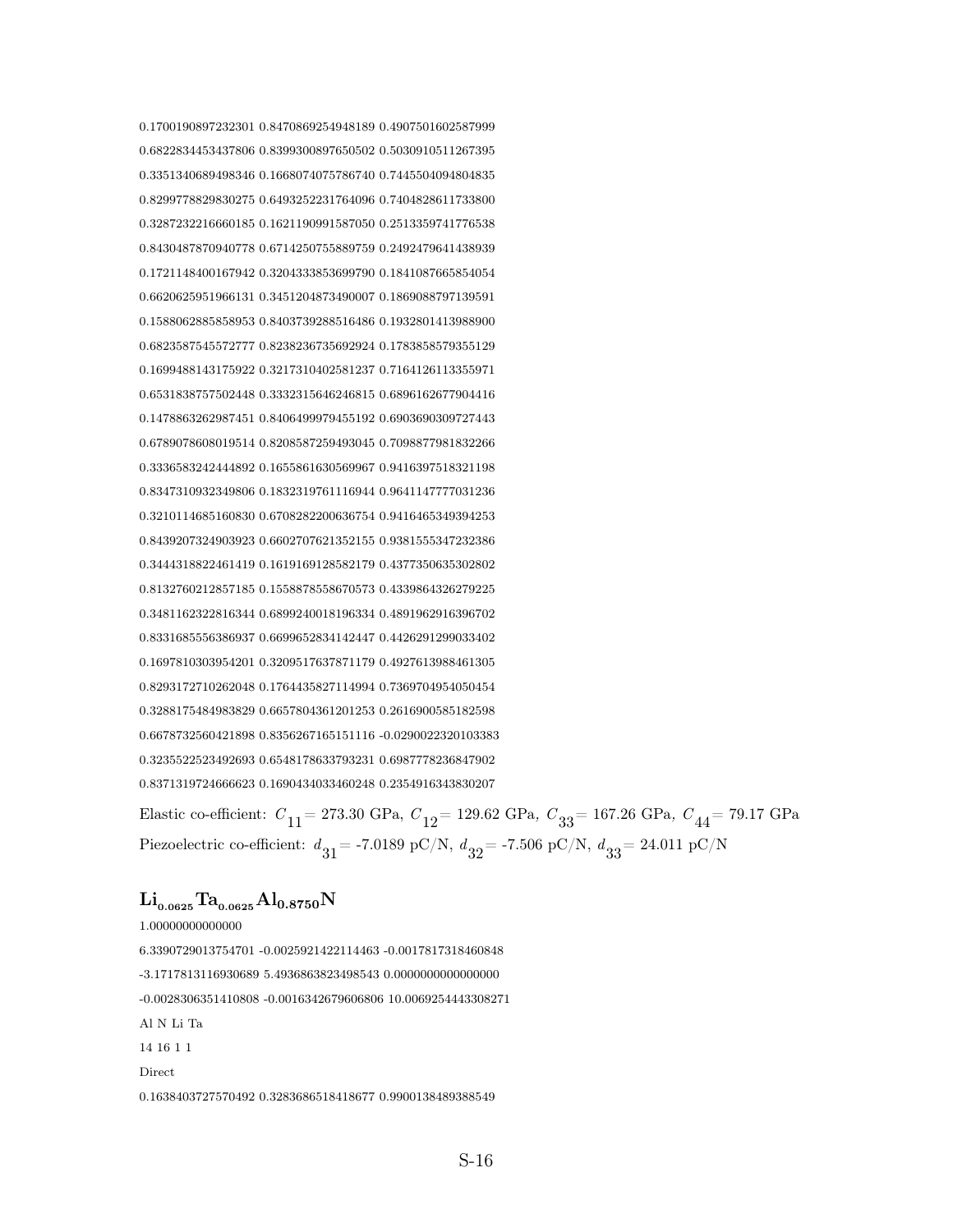0.6680161599367346 0.3340080799683708 0.9967518434683013 0.1638403727570492 0.8354717209151886 0.9900138489388975 0.6720466062388601 0.8360233031194337 0.9801591043940271 0.1568462525166184 0.3245829626016863 0.5002659180165424 0.6739797097386115 0.3369898548693093 0.4977297780552609 0.1568462525166184 0.8322632899149391 0.5002659180165637 0.3356040632584130 0.1678020316292030 0.7448674146716876 0.8298264335546033 0.1641604755250733 0.7451211325062385 0.3355029134441914 0.6677514567220925 0.7476892200957586 0.8298264335546033 0.6656659580295226 0.7451211325062029 0.3391028600513978 0.1695514300256953 0.2529971825800613 0.8311438910474205 0.1676958002148890 0.2561495872476253 0.8311438910474205 0.6634480908325238 0.2561495872476039 0.1628157264430737 0.3205627641713432 0.1855968919989845 0.6654948585112079 0.3327474292556075 0.1886697717878016 0.1628157264430737 0.8422529622717375 0.1855968919991550 0.6818204917390112 0.8409102458695095 0.1830931102657082 0.1670658467239070 0.3343951179553778 0.6917067952594580 0.6663020095736305 0.3331510047868188 0.6903339575109613 0.1670658467239070 0.8326707287685364 0.6917067952594935 0.6647131211812126 0.8323565605906097 0.7128024044938054 0.3344453264412405 0.1672226632206167 0.9381066341639216 0.8354182749507792 0.1723582589755758 0.9401584606646471 0.3289627641823720 0.6644813820911825 0.9472684808359156 0.8354182749507792 0.6630600159751961 0.9401584606646116 0.3329272391115841 0.1664636195557885 0.4409412982432590 0.8400422133357041 0.1806547507620430 0.4384370557014300 0.3162418476901823 0.6581209238450877 0.4337638221119816 0.8400422133357041 0.6593874625736537 0.4384370557012737 0.6754309975852578 0.8377154987926327 0.5059763202966815 0.3354110086577831 0.6677055043288881 0.2439502763572777

Elastic co-efficient:  $C_{11}$  = 336.44 GPa,  $C_{12}$  = 126.07 GPa,  $C_{33}$  = 273.94 GPa,  $C_{44}$  = 104.89 GPa Piezoelectric co-efficient:  $d_{31}$  = -3.764 pC/N,  $d_{32}$  = -3.768 pC/N,  $d_{33}$  = 10.076 pC/N

## $\rm Li_{0.0625}Ta_{0.0625}Al_{0.8750}N$  (Li and Ta positions are swapped)

1.00000000000000 6.3441836723072456 0.0000000000000000 0.0000000000000000 -3.1720918361536228 5.4942242264925252 0.0000000000000000 0.0000000000000000 -0.0000000000000000 10.0143072013859307 Al N Li Ta 14 16 1 1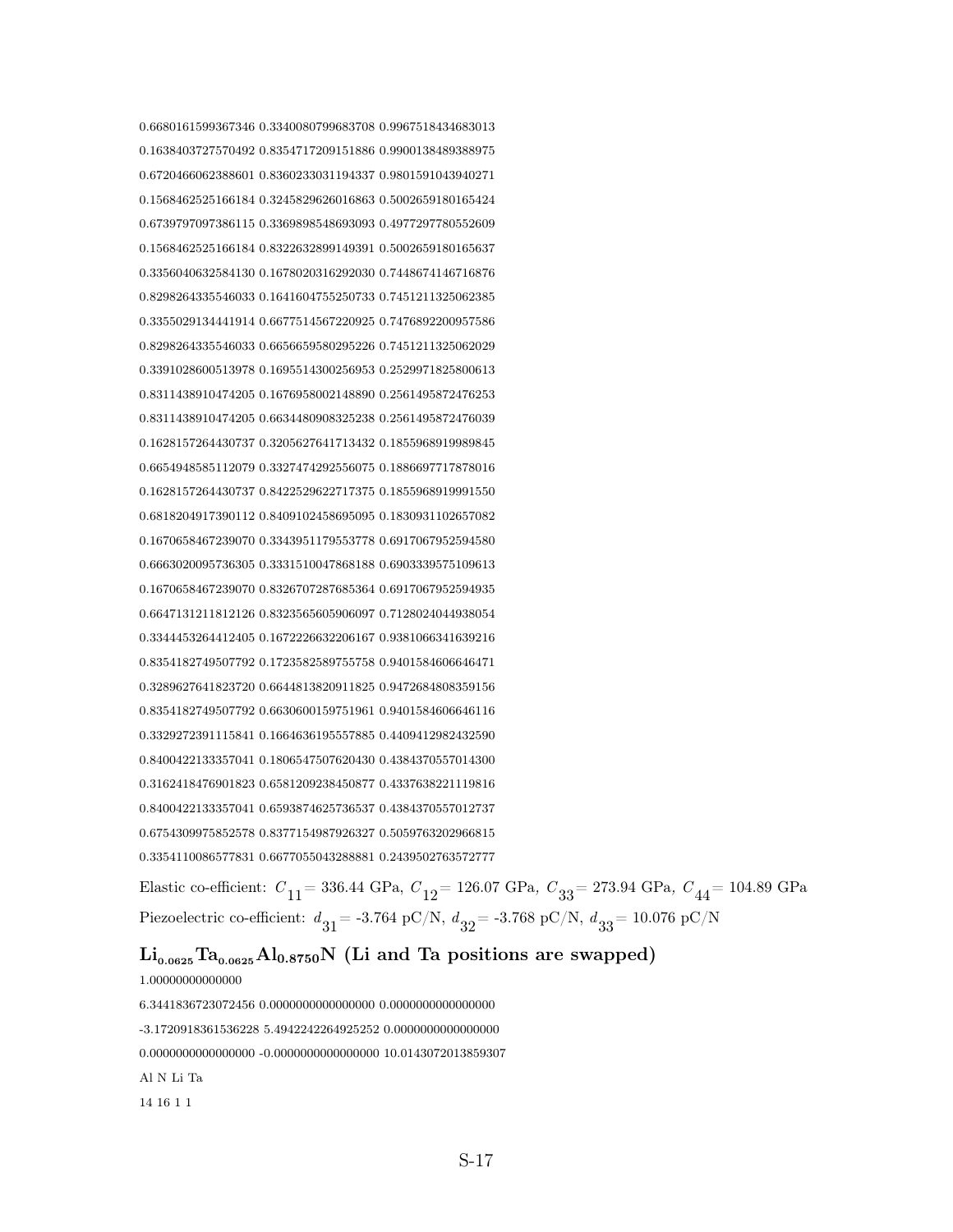Direct

0.1697507989373880 0.3302492010626120 -0.0052177726317074 0.6604979021252181 0.3302492010626120 -0.0052177726317074 0.1697507989373880 0.8395020978747819 -0.0052177726317074 0.6666664999999981 0.8333335000000019 -0.0042635215080532 0.1703656905483083 0.3296343094516918 0.5067835904918679 0.6592681189033778 0.3296343094516918 0.5067835904918679 0.1703656905483083 0.8407318810966222 0.5067835904918679 0.8417058202093213 0.1834111404186365 0.7504935349413507 0.3165888595813636 0.6582941797906787 0.7504935349413507 0.8417058202093213 0.6582941797906787 0.7504935349413507 0.3333335000000019 0.1666664999999981 0.2398580066555641 0.8362331878189103 0.1724658756378151 0.2388067773215560 0.3275341243621850 0.6637668121810897 0.2388067773215560 0.8362331878189103 0.6637668121810897 0.2388067773215560 0.1652974955023821 0.3347025044976178 0.1901208690165732 0.6694045089952297 0.3347025044976178 0.1901208690165732 0.1652974955023821 0.8305954910047703 0.1901208690165732 0.6666664999999981 0.8333335000000019 0.1934832696958276 0.1597012843772042 0.3402987156227958 0.6883155353773454 0.6805969312455858 0.3402987156227958 0.6883155353773454 0.1597012843772042 0.8194030687544142 0.6883155353773454 0.6666664999999981 0.8333335000000019 0.6895427491853819 0.3333335000000019 0.1666664999999981 0.9583066328963806 0.8329269164609899 0.1658533329219740 0.9420977367978722 0.3341466670780260 0.6670730835390101 0.9420977367978722 0.8329269164609899 0.6670730835390101 0.9420977367978722 0.3333335000000019 0.1666664999999981 0.4362493677166928 0.8381065577644562 0.1762126155289066 0.4350208960815931 0.3237873844710935 0.6618934422355438 0.4350208960815931 0.8381065577644562 0.6618934422355438 0.4350208960815931 0.3333335000000019 0.1666664999999981 0.7534242036304603 0.6666664999999981 0.8333335000000019 0.4941357895383926

Elastic co-efficient:  $C_{11}$  = 330.17 GPa,  $C_{12}$  = 121.04 GPa,  $C_{33}$  = 267.70 GPa,  $C_{44}$  = 104.44 GPa Piezoelectric co-efficient:  $d_{31}$  = -3.676 pC/N,  $d_{32}$  = -3.670 pC/N,  $d_{33}$  = 10.017 pC/N

#### $Li_{0.125}Ta_{0.125}Al_{0.750}N$

1.00000000000000

6.3738542009308050 0.0000000000000000 0.0000000000000000

-3.1869271004654025 5.5990660174522464 -0.0075844119257342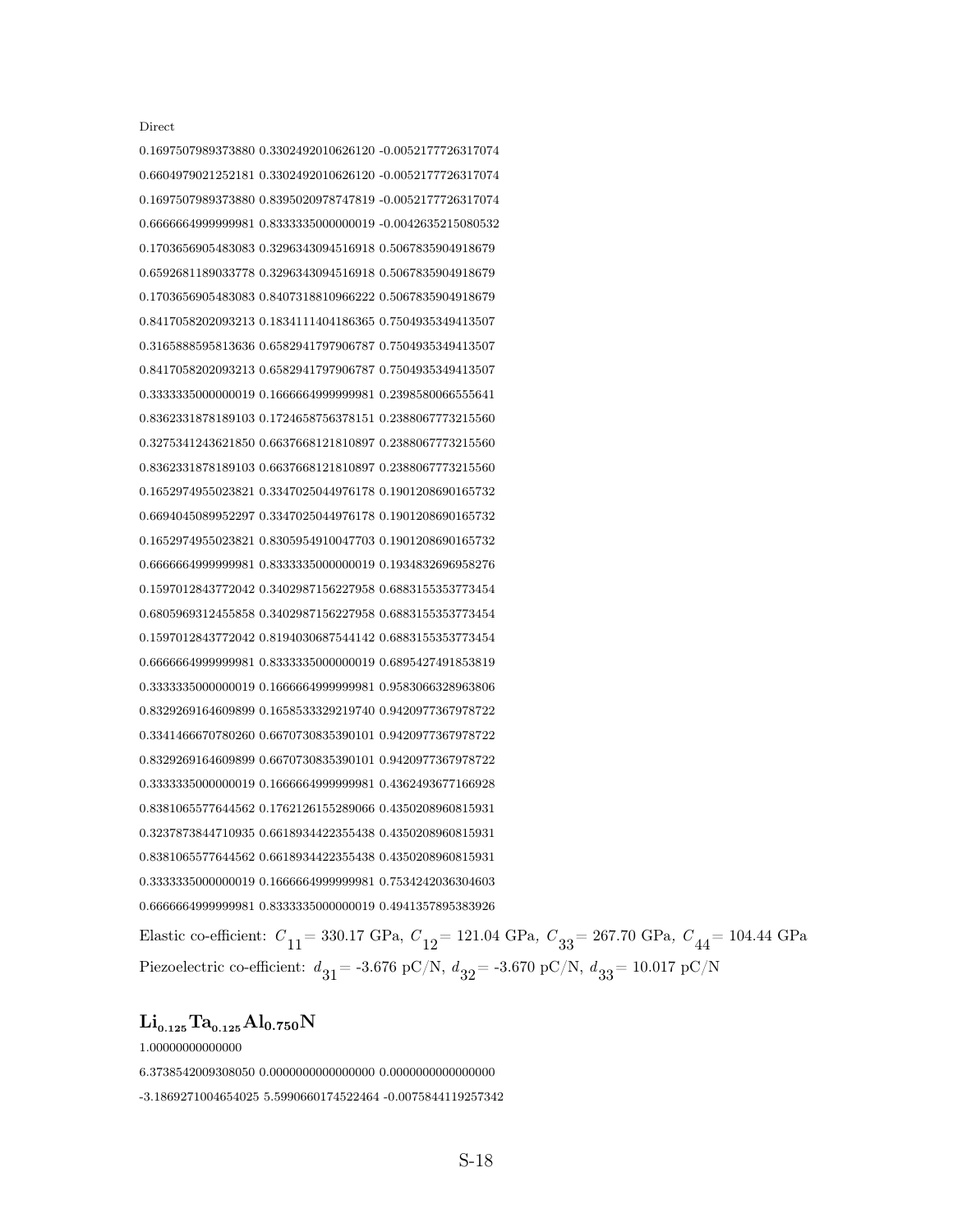0.0000000000000000 -0.0127351427526402 9.8541247624282207

0.1674992273842668 0.3318412994116613 0.9881439297188659

Al N Li Ta

12 16 2 2

Direct

0.6643420720273870 0.3318412994116613 0.9881439297188659 0.1681230149151656 0.8362460298303381 0.9919546952405847 0.6680348314276079 0.8360696628552228 0.9959853135365413 0.1471317484145790 0.7942634968291650 0.4932912157987061 0.6693392680981884 0.8386785361963833 0.4913420483733985 0.8324950396229689 0.1649900792459309 0.7435801290245596 0.3398246673486710 0.6697493034354771 0.7488624515385897 0.8299246360868131 0.6697493034354771 0.7488624515385897 0.8301861454139192 0.1603722908278311 0.2575396893402077 0.3418501704955847 0.6705110441283747 0.2516991100313878 0.8286608736327968 0.6705110441283747 0.2516991100313878 0.1699647427681019 0.3366392843022556 0.1883981340382492 0.6666745415341466 0.3366392843022556 0.1883981340382492 0.1688434794858497 0.8376869589717066 0.1902772234943914 0.6670136799515949 0.8340273599031970 0.1857488400767733 0.1636485391056473 0.3465285139064098 0.7044680791642228 0.6828799748007554 0.3465285139064098 0.7044680791642228 0.1556597393756285 0.8113194787512640 0.6910720996516256 0.6677753747822428 0.8355507495644932 0.6934421409019883 0.3305868875393205 0.1611737750786341 0.9308799004926668 0.8327302233439970 0.1654604466879877 0.9404733633930594 0.3331263427725684 0.6675231787433664 0.9424517583704836 0.8343968359708049 0.6675231787433664 0.9424517583704836 0.3226650006911320 0.1453300013822568 0.4721054470788556 0.8240438258678279 0.1480876517356491 0.4375847134711809 0.3424350669359175 0.6776375413417159 0.4369198845412297 0.8352024744058058 0.6776375413417159 0.4369198845412297 0.1451190922170790 0.3453615899772424 0.4948989096801771 0.7002424977601565 0.3453615899772424 0.4948989096801771 0.3354612143339605 0.1709224286679139 0.6989735655767521 0.3341187714895140 0.1682375429790208 0.2740651003823124

Elastic co-efficient:  $C_{11}$  = 310.23 GPa,  $C_{12}$  = 120.12 GPa,  $C_{33}$  = 237.70 GPa,  $C_{44}$  = 86.11 GPa Piezoelectric co-efficient:  $d_{31}$  = -4.663 pC/N,  $d_{32}$  = -3.990 pC/N,  $d_{33}$  = 11.896 pC/N

 $\rm Li_{0.125}Ta_{0.125}Al_{0.750}N$  (Li and Ta positions are swapped)

1.00000000000000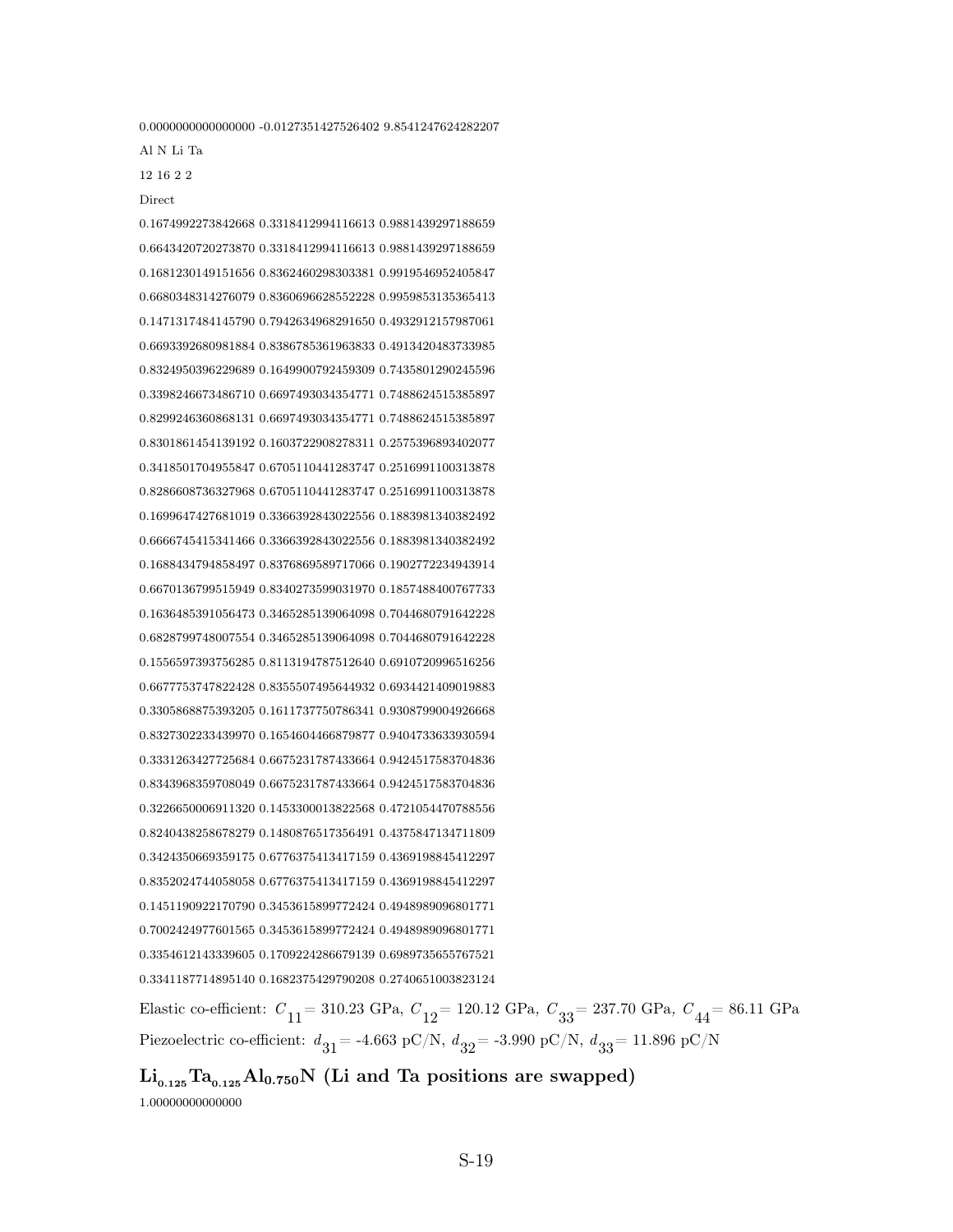12 16 2 2 Direct 0.1749376757239939 0.3337269801860612 0.0093180752408026 0.6587893044620604 0.3337269801860612 0.0093180752408026 0.1704697425111574 0.8409394850223221 -0.0008594247262572 0.6647978594862967 0.8295957189726001 0.9920247643115865 0.1639217884673883 0.8278435769347838 0.5075048508206028 0.6633899019022903 0.8267798038045880 0.5055477932557897 0.8349825987880644 0.1699651975761211 0.7517422160431994 0.3259543879039190 0.6663031354134951 0.7509484507135940 0.8403487475095831 0.6663031354134951 0.7509484507135940 0.8317453665638331 0.1634907331276587 0.2265651107717871 0.3335379815237529 0.6787615713408943 0.2347925567424577 0.8452235898171491 0.6787615713408943 0.2347925567424577 0.1601868620626578 0.3458024946657022 0.2119871993985639 0.6856156326030370 0.3458024946657022 0.2119871993985639 0.1590272988523816 0.8180545977047703 0.1908910624292174 0.6662418293410470 0.8324836586820999 0.1886508186355900 0.1505912288139538 0.3446630810626658 0.6738775224317873 0.6940718522487047 0.3446630810626658 0.6738775224317873 0.1567506953951406 0.8135013907902886 0.6948588091133653 0.6665083851868399 0.8330167703736864 0.6976907965555360 0.3360894827380689 0.1721789654761307 0.9614880577545988 0.8354910973641551 0.1709821947283033 0.9492906142934936 0.3322506083031074 0.6623247718741365 0.9456520816506930 0.8300741635710367 0.6623247718741365 0.9456520816506930 0.3223584350869114 0.1447168701738158 0.4469614944875228 0.8185557083925048 0.1371114167850024 0.4338167701025832 0.3463388169179623 0.6852772620668620 0.4395692892574846 0.8389384451489068 0.6852772620668620 0.4395692892574846 0.3307493263442491 0.1614986526884910 0.7525720447057803 0.3293662614531345 0.1587325229062621 0.2226293029161116 0.1669813440204601 0.3326949255167206 0.4731672838293708 0.6657135814962534 0.3326949255167206 0.4731672838293708

6.4995327069412312 0.0000000000000000 0.0000000000000000 -3.2497663534706156 5.6128725645051345 -0.0149727340141284 0.0000000000000000 -0.0264956911106536 9.7000418768101770

Al N Li Ta

Elastic co-efficient:  $C_{11}$  = 310.98 GPa,  $C_{12}$  = 128.34 GPa,  $C_{33}$  = 178.53 GPa,  $C_{44}$  = 83.12 GPa Piezoelectric co-efficient:  $d_{31}$  = -8.627 pC/N,  $d_{32}$  = -8.868 pC/N,  $d_{33}$  = 30.478 pC/N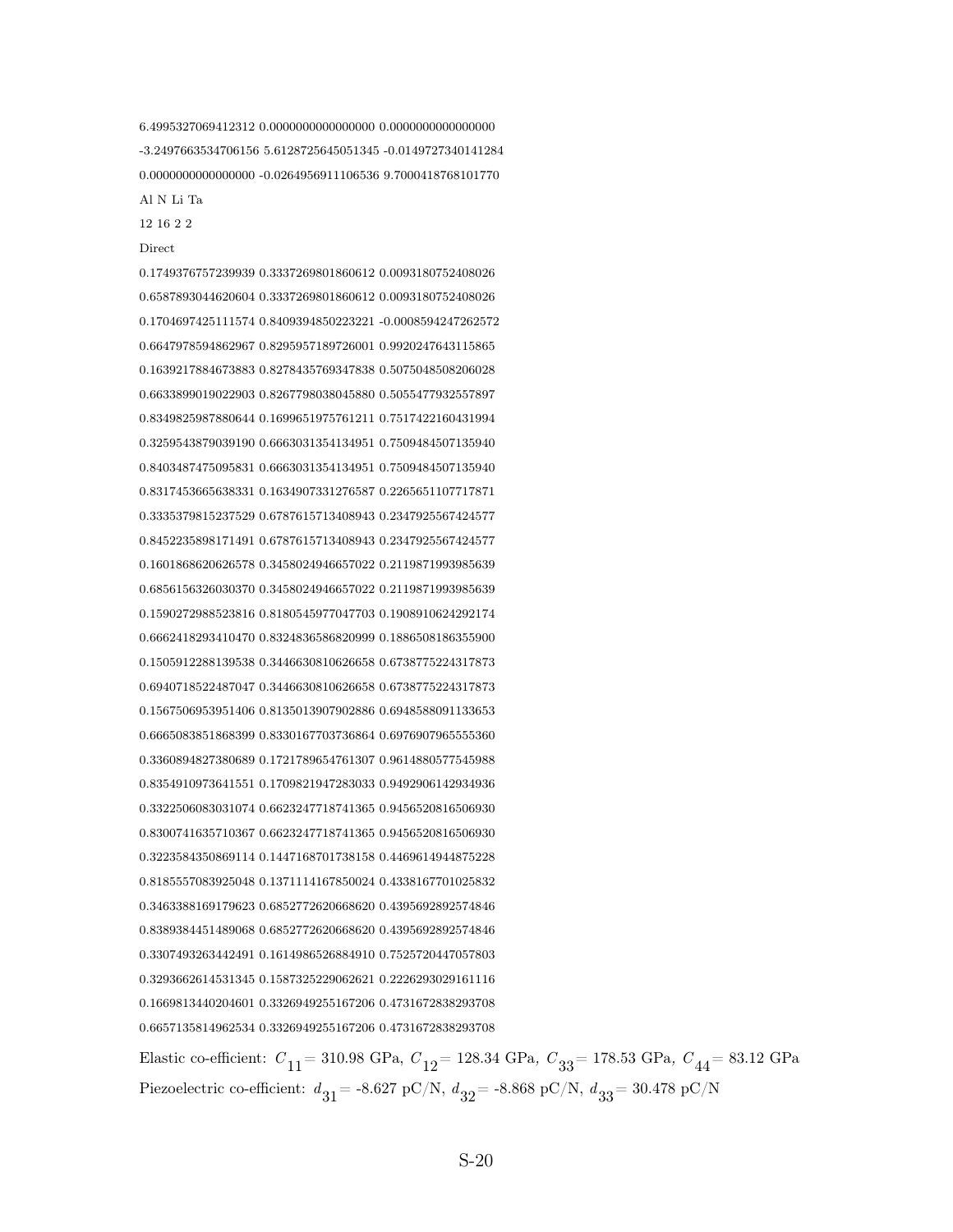#### $\rm Li_{0.1875}Ta_{0.1875}Al_{0.6250}N$

#### 1.00000000000000

6.5625183226627204 -0.0861316348642507 -0.0023919210640270 -3.3554691037723119 5.6873205153912387 -0.0059566959514051 -0.0030422698648814 -0.0132836149387547 9.7745088909349516 Al N Li Ta

10 16 3 3

#### Direct

0.1587511076295315 0.3169728518282852 0.0032647374960762 0.6725463308680215 0.3446243257844971 -0.0008511989617673 0.1533160438842261 0.8295883000948989 -0.0107966440542754 0.6654840126712056 0.3412653688364071 0.4914604557407056 0.1615780100282049 0.8302597528542195 0.5061920110989939 0.6645534297577357 0.8259451289904299 0.4845320637081523 0.3285448832091954 0.1577439876564481 0.7486792547022579 0.8365835273329567 0.6719392280750199 0.7506460754335668 0.3511949250958592 0.1699585029541825 0.2401048648939199 0.8329929664989039 0.6667310430859976 0.2438276604206437 0.1791781930088972 0.3229445162948765 0.2146872413785652 0.6671789959202139 0.3475900427711314 0.1905306673164471 0.1610200383735888 0.8519057883827157 0.1910590432087120 0.6779156917929751 0.8310278851585524 0.2184306975241950 0.1750611853764302 0.3173168553771549 0.6763986884897560 0.6557556250776110 0.3363887049568642 0.6873400167232542 0.1599762656692068 0.8410401026145315 0.6948110083772194 0.6787653447001633 0.8285175891702065 0.6833631742158154 0.3299976272734650 0.1671889418542633 0.9435796603458448 0.8450078877356200 0.1869709598267889 0.9330033748627652 0.3100145336478530 0.6504842242221587 0.9913368214266935 0.8377927043193143 0.6557090234978492 0.9384813010010535 0.3390115929680638 0.1558879187696341 0.4388489108661746 0.8177458469559165 0.1658338453887888 0.4649147351141049 0.3271411815871861 0.6774199222154184 0.4395980752709244 0.8351546758037593 0.6659435645873469 0.4421654328601018 0.6802616740696790 0.8316993444113328 -0.0061293868678816 0.3358465653467664 0.6706323184371686 0.7609890032383727 0.8218159702358155 0.1693160638322520 0.2376125908690402 0.1644664813722247 0.3311547860854476 0.4684498308991676 0.8318193536780206 0.1633362904245187 0.7332095394422360 0.3435273281113893 0.6766628215606137 0.2002602929591642

Elastic co-efficient:  $C_{11}$  = 274.29 GPa,  $C_{12}$  = 130.86 GPa,  $C_{33}$  = 162.05 GPa,  $C_{44}$  = 78.29 GPa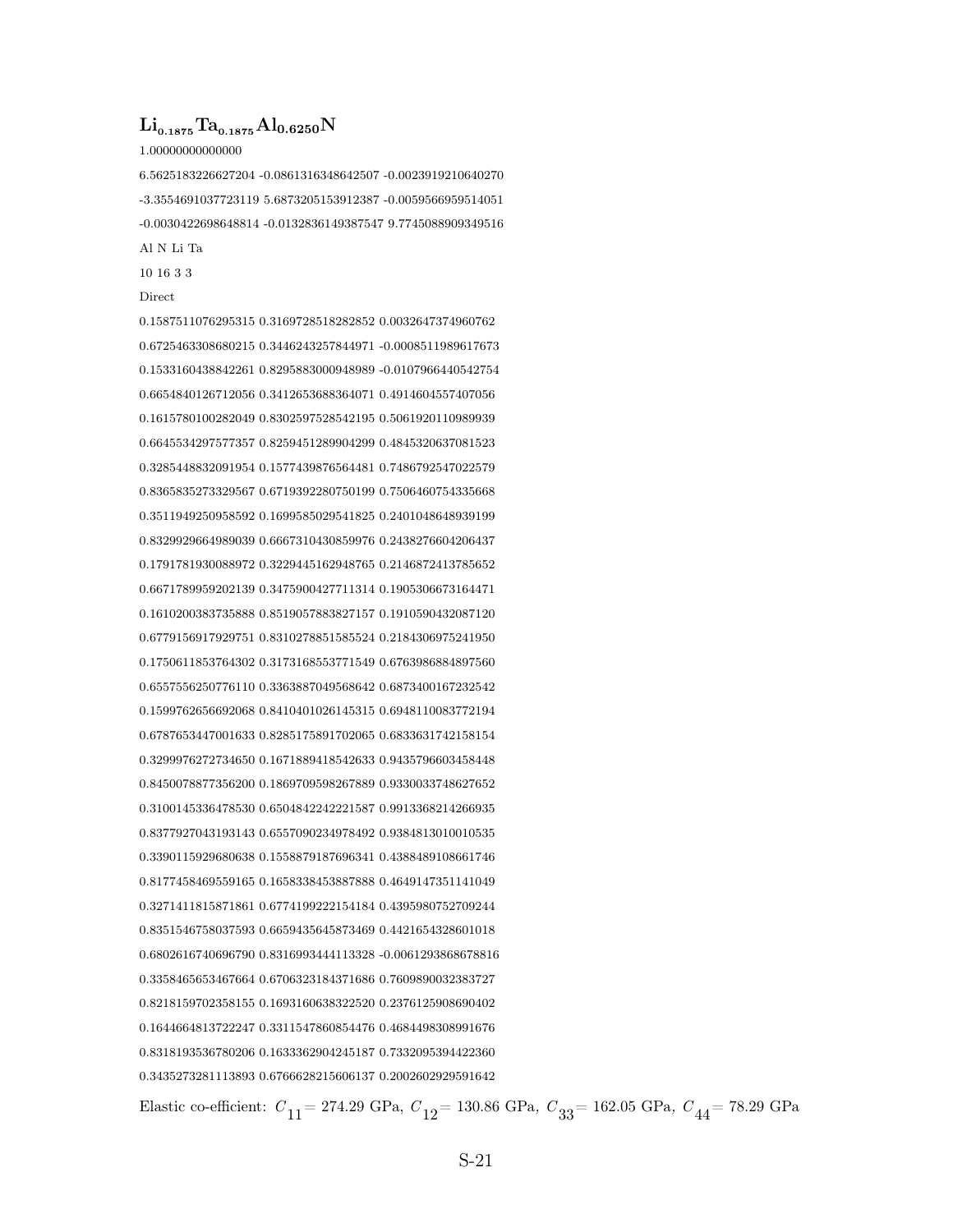Piezoelectric co-efficient:  $d_{31}$  = -7.9128 pC/N,  $d_{32}$  = -8.973 pC/N,  $d_{33}$  = 27.620 pC/N

#### $\rm Li_{0.1875}Ta_{0.1875}Al_{0.6250}N$  (Li and Ta positions are swapped)

1.00000000000000

6.6031094584972365 -0.0622595089490384 0.0059607521398315 -3.3558553457046649 5.6402416294595019 0.0023926599864097 0.0099878964674450 0.0092810223012890 9.7745571730818828 Al N Li Ta

10 16 3 3

#### Direct

0.1740550383196025 0.3354458881972676 -0.0154664959603834 0.6587334282357190 0.3345149600948884 -0.0085394567054169 0.1697412423132556 0.8384223215578150 0.0061923180808736 0.6553763528675715 0.3274524492765514 0.4991481558056040 0.1704081092180254 0.8466816154814553 0.4892054599621708 0.6830271238051021 0.8412479473594074 0.5032667788245090 0.3332725689167951 0.1670081693267629 0.7438291445164812 0.8300432417983646 0.6488049618587154 0.7401057653071806 0.3280613534558521 0.1634202886732502 0.2506457278801408 0.8422559509135362 0.6714550000159425 0.2486788186212018 0.1714821115584214 0.3212346575785070 0.1833626101361143 0.6636090063116008 0.3442426678924052 0.1873394546045018 0.1589594316792997 0.8400226220940525 0.1948101958284088 0.6826796358189327 0.8249365469969034 0.1763988812806356 0.1689681914132909 0.3220780907495129 0.7184305121771090 0.6524092594074234 0.3328186148753584 0.6905277981445311 0.1480958164916255 0.8389802333746531 0.6910602720464941 0.6770550305130328 0.8208221181154941 0.7146887851547075 0.3340592310202927 0.1648476218058593 0.9421657019219005 0.8341675905134885 0.1822555723283556 0.9649111587107009 0.3225781620768102 0.6728572730015898 0.9395976385119142 0.8441135219018191 0.6609888548782208 0.9388492871032919 0.3442910418962516 0.1622105893787989 0.4384797856522870 0.8130310088943428 0.1549942142579898 0.4330042434375070 0.3495149491556762 0.6899849691205110 0.4913361768947880 0.8328138119862182 0.6700043648712073 0.4435790342341291 0.1682991329345795 0.3197365902364210 0.4938706912280239 0.8306855407245827 0.1781826202750047 0.7376117661397390 0.3293642006967114 0.6641538602043598 0.2609907302421443 0.6688460614562686 0.8355351319852530 -0.0315509238688488 0.3233359708380341 0.6564740882068942 0.7002603336125525 0.8366668828674736 0.1681850959305919 0.2332096504750061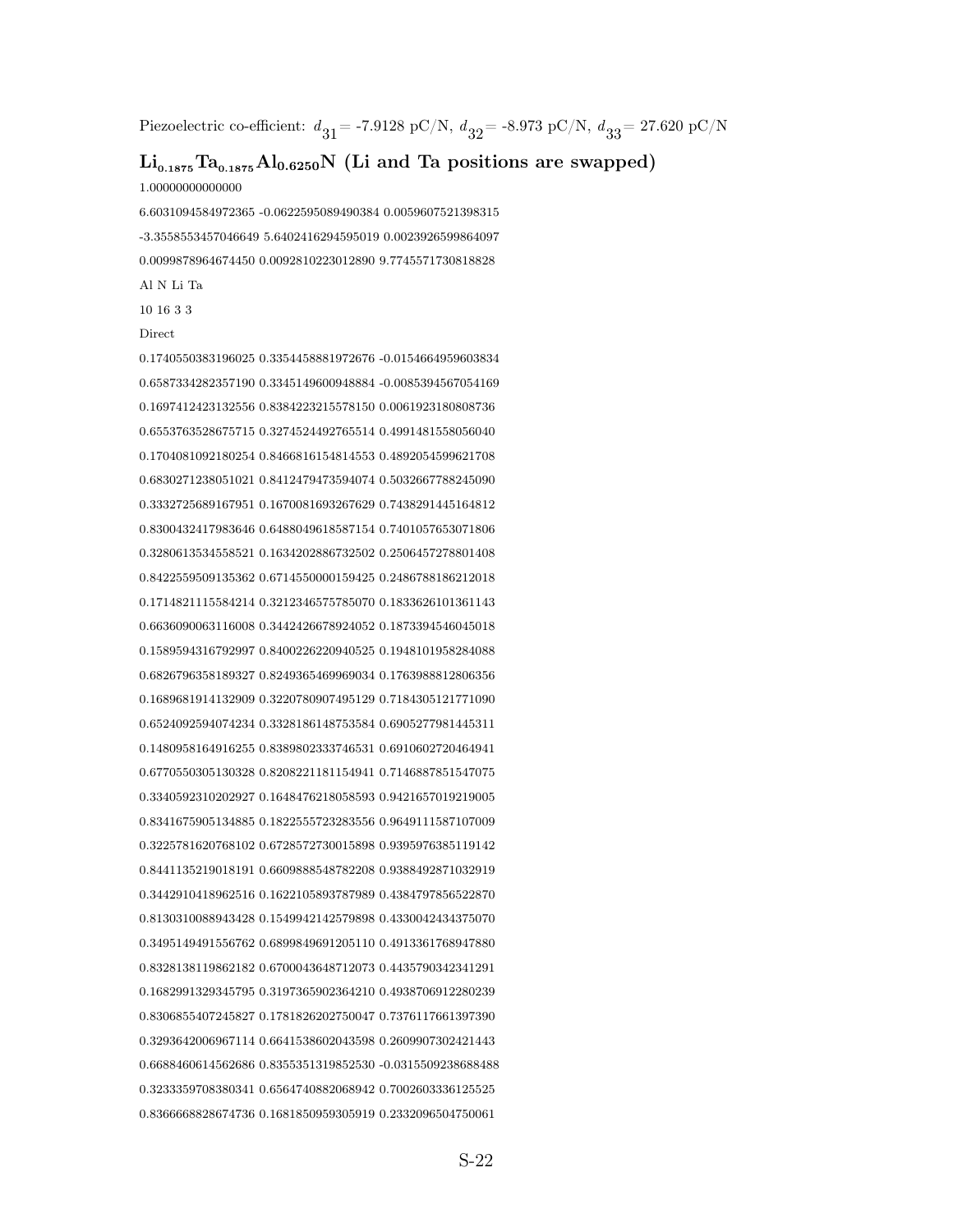Elastic co-efficient:  $C_{11}$  = 279.63 GPa,  $C_{12}$  = 132.96 GPa,  $C_{33}$  = 160.80 GPa,  $C_{44}$  = 79.60 GPa Piezoelectric co-efficient:  $d_{31}$  = -7.735 pC/N,  $d_{32}$  = -9.189 pC/N,  $d_{33}$  = 27.800 pC/N

## $Sc_{0.125}Al_{0.875}N$  (configure#1)

1.00000000000000

6.3621913106733006 -0.0034811494430105 -0.0003756008033404 -3.1841104191847531 5.5150410229048603 0.0000000000000025 -0.0005973720574493 -0.0003448929181721 10.1180788447140575 Al N Sc 14 16 2

**Direct** 

0.1646235910144571 0.3278157292345156 0.9957612039703558 0.6648831001594614 0.3324418000801031 0.9985287110696522 0.1646235910209088 0.8368083617793294 0.9957612039703985 0.6706145825436083 0.8353075412752849 0.9952712322437182 0.1656133426664961 0.3335570760637732 0.5010244005823129 0.6704388844742714 0.3352196922407091 0.4961009838852873 0.1656133426604351 0.8320567665958719 0.5010244005823342 0.3339419862742733 0.1669707431367749 0.7474159494345702 0.8327776276190680 0.1689782432511239 0.7522787151157428 0.3301640934930349 0.6650817967465396 0.7524458671609826 0.8327776276191107 0.6637988843684781 0.7522787151157073 0.3304756955215885 0.1652375977572777 0.2475177821675026 0.8361209355017482 0.1689216262399352 0.2444194821046453 0.8361209355026221 0.6671988092690686 0.2444194821046240 0.1574810831928824 0.3117292911307364 0.1824113445928785 0.6642876024165443 0.3321440512075929 0.1882782976534148 0.1574810832947458 0.8457522920629547 0.1824113445930490 0.6861091923647070 0.8430548462334694 0.1858479955540214 0.1646044379042008 0.3316612528735178 0.6920903476870824 0.6670956601208908 0.3335480800599510 0.6879926105309513 0.1646044379063822 0.8329436850317119 0.6920903476871180 0.6663241576778794 0.8331623288392375 0.7060861920139124 0.3349903526290597 0.1674949263151771 0.9361808281323856 0.8324803023503972 0.1691881376188037 0.9403176134451088 0.3307945570535664 0.6653970285261480 0.9446013688767491 0.8324803023475692 0.6632916647301098 0.9403176134450733 0.3331697302219202 0.1665846151114581 0.4404449367619205 0.8451835239660686 0.1872976689779262 0.4334607677982986 0.3176997870414638 0.6588496434710833 0.4477846357469689 0.8451835238644325 0.6578853549876961 0.4334607677981423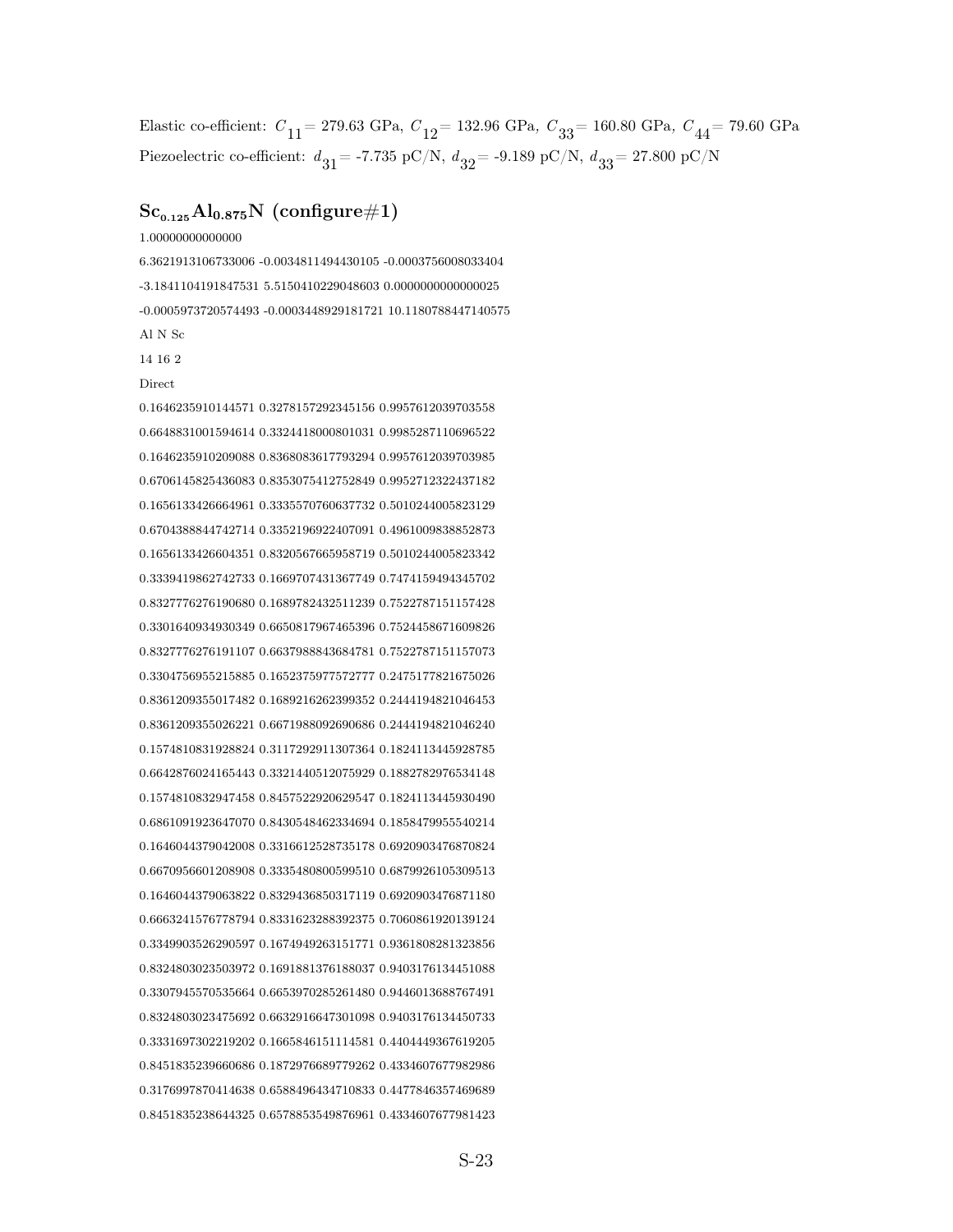#### 0.6723744864981105 0.8361874932491469 0.4999555953412363

0.3288664430780955 0.6644329715345080 0.2420192628338488

Elastic co-efficient:  $C_{11}$  = 333.85 GPa,  $C_{12}$  = 129.59 GPa,  $C_{33}$  = 296.07 GPa,  $C_{44}$  = 102.40 GPa Piezoelectric co-efficient:  $d_{31}$  = -3.236 pC/N,  $d_{32}$  = -3.247 pC/N,  $d_{33}$  = 8.039 pC/N

#### $Sc_{0.125}Al_{0.875}N$ (configure#2)

1.00000000000000

6.3682356153400672 -0.0000172503744209 -0.0000067726717169 -3.1841319999765596 5.5081452699044711 0.0003450261340014 -0.0000199976469191 0.0006305130129318 10.1180537662365637 Al N Sc

14 16 2

Direct

0.1721985621592781 0.3353874953228159 0.9957605086608520 0.6631891958443257 0.3353833618512471 0.9957622981161950 0.1675635735557617 0.8351186784253097 0.9985244170445549 0.6646976733568911 0.8293996261208456 0.9952751065660271 0.1664365452367823 0.3343926307638645 0.5010271795151675 0.6679587247245345 0.3343954452710027 0.5010260841413451 0.3310702692611461 0.6638716414055011 0.2444215916185722 0.1647933000983413 0.8295777177682006 0.4961096647750315 0.8349094821352071 0.1698240754248306 0.7524472943179163 0.3310228846344598 0.6672119319989822 0.7522691656457682 0.8361913426725244 0.6672152282374881 0.7522751900857623 0.3347492404220593 0.1695094067454859 0.2475209354077506 0.3330252766915995 0.1660490988296847 0.7474154070611199 0.8327968086775680 0.6638749764435006 0.2444218171118477 0.1882795171008003 0.3425188340076454 0.1824106098102674 0.6542389020278608 0.3425133728441571 0.1824162215771481 0.1678499728937637 0.8357067533123197 0.1882735137688472 0.6569414102281785 0.8138934112270065 0.1858545578057984 0.1683328309004697 0.3353833986590166 0.6920916239127020 0.6670560214425978 0.3353897245801605 0.6920951297963077 0.1664520411618538 0.8329020519089561 0.6879966407365025 0.6668402176300879 0.8336725245614223 0.7060751488440647 0.3325056555696098 0.1650077214674667 0.9361820487967896 0.8346079417514792 0.1692145417695194 0.9446060693483929 0.3308212218089949 0.6675249825318105 0.9403162217977351 0.8367063539670960 0.6675267585828578 0.9403208507446793 0.3334136622153209 0.1668367557075620 0.4404497517708569 0.8411454390830057 0.1822917220995807 0.4477784405617539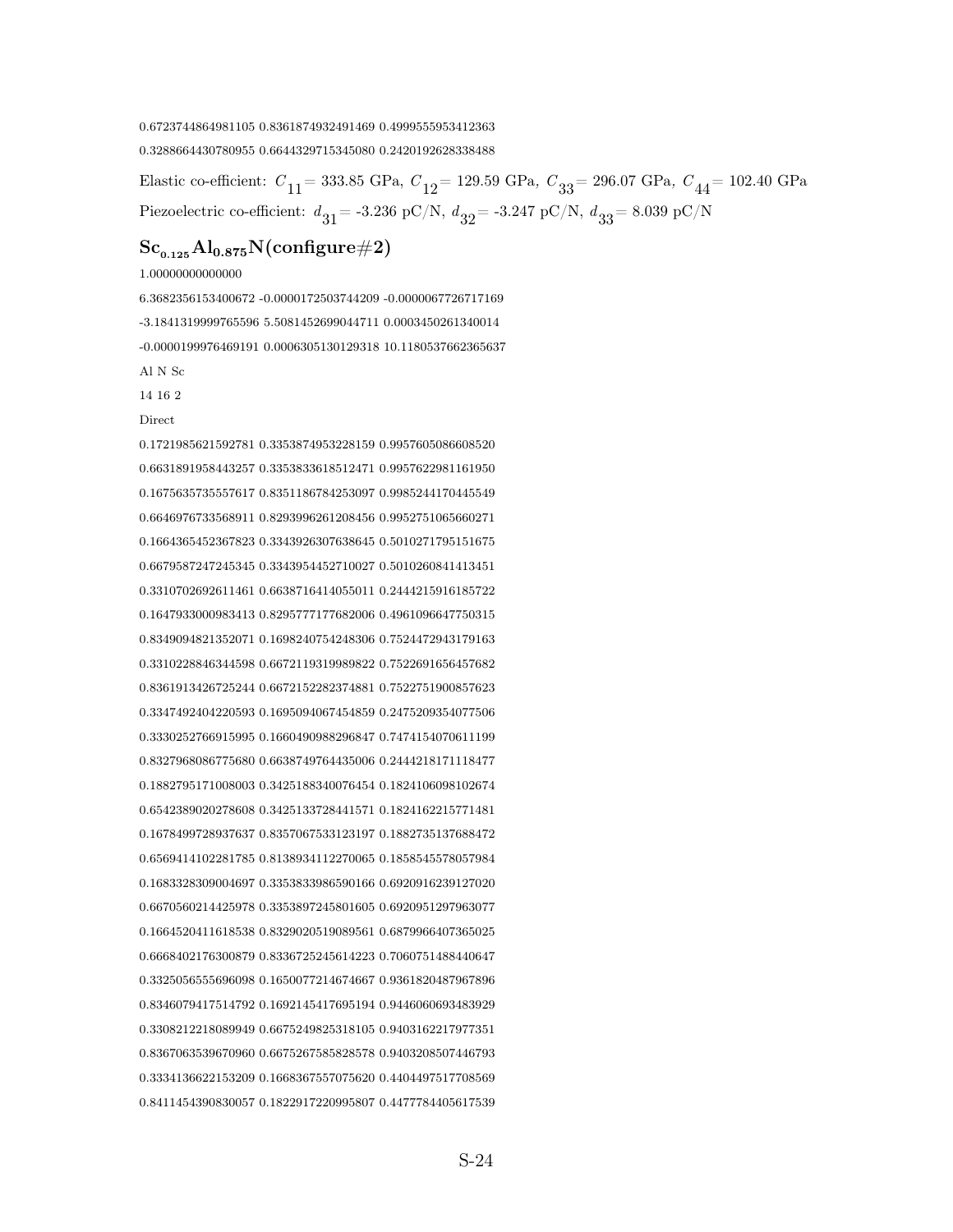0.3126916495661173 0.6548158003876655 0.4334595530112644 0.8421244322988400 0.6548219801964338 0.4334612449678674 0.6638123971929206 0.8276187844939814 0.4999425006677736 0.8355774536905239 0.1711495670536779 0.2420132120133311

Elastic co-efficient:  $C_{11}$  = 336.26 GPa,  $C_{12}$  = 129.62 GPa,  $C_{33}$  = 295.77 GPa,  $C_{44}$  = 102.88 GPa Piezoelectric co-efficient:  $d_{31}$  = -3.258 pC/N,  $d_{32}$  = -3.238 pC/N,  $d_{33}$  = 8.041 pC/N

## $Sc_{0.25}Al_{0.75}N($ configure#1)

1.00000000000000

6.4590070624676974 0.0000000000000000 0.0000000000000000 -3.2295035312338487 5.6305502400753777 -0.0030804657599499 0.0000000000000000 -0.0055596390747375 10.1541078473220168 Al N Sc 12 16 4

**Direct** 

0.1639312777058338 0.3396814572764642 0.0000632355746555 0.6757496795706245 0.3396814572764642 0.0000632355746555 0.1620516013603716 0.8241037027207420 -0.0000240377286877 0.6664701916747161 0.8329408833494384 0.9973309963411643 0.1654052438141743 0.8308109876283547 0.4961594353110511 0.6682091753070925 0.8364188506141907 0.4952243214558810 0.8324464313922562 0.1648923627845137 0.7544347374565186 0.3314631375344134 0.6649862239630088 0.7495169670888163 0.8335235864286011 0.6649862239630088 0.7495169670888163 0.8325741757187434 0.1651478514374811 0.2418103150259224 0.3347198139554159 0.6711500405088090 0.2452919886933050 0.8364307265533991 0.6711500405088090 0.2452919886933050 0.1574083504162850 0.3485841247686262 0.1885577277812119 0.6911752743523354 0.3485841247686262 0.1885577277812119 0.1542095492936344 0.8084195985872678 0.1843716922072562 0.6664606205307694 0.8329217410615444 0.1854341614484844 0.1568069645663080 0.3392677587432880 0.7011367791335902 0.6824602941769741 0.3392677587432880 0.7011367791335902 0.1544438859001257 0.8088882718002642 0.6860600761299082 0.6665667324979457 0.8331339649959043 0.6898855357160814 0.3329257696635048 0.1658510393269967 0.9642414283152507 0.8320750038153762 0.1641495076307535 0.9435990713024385 0.3352262806595785 0.6689779095321032 0.9392137813304593 0.8337521288725308 0.6689779095321032 0.9392137813304593 0.3242635209145384 0.1485265418290639 0.4425839418911063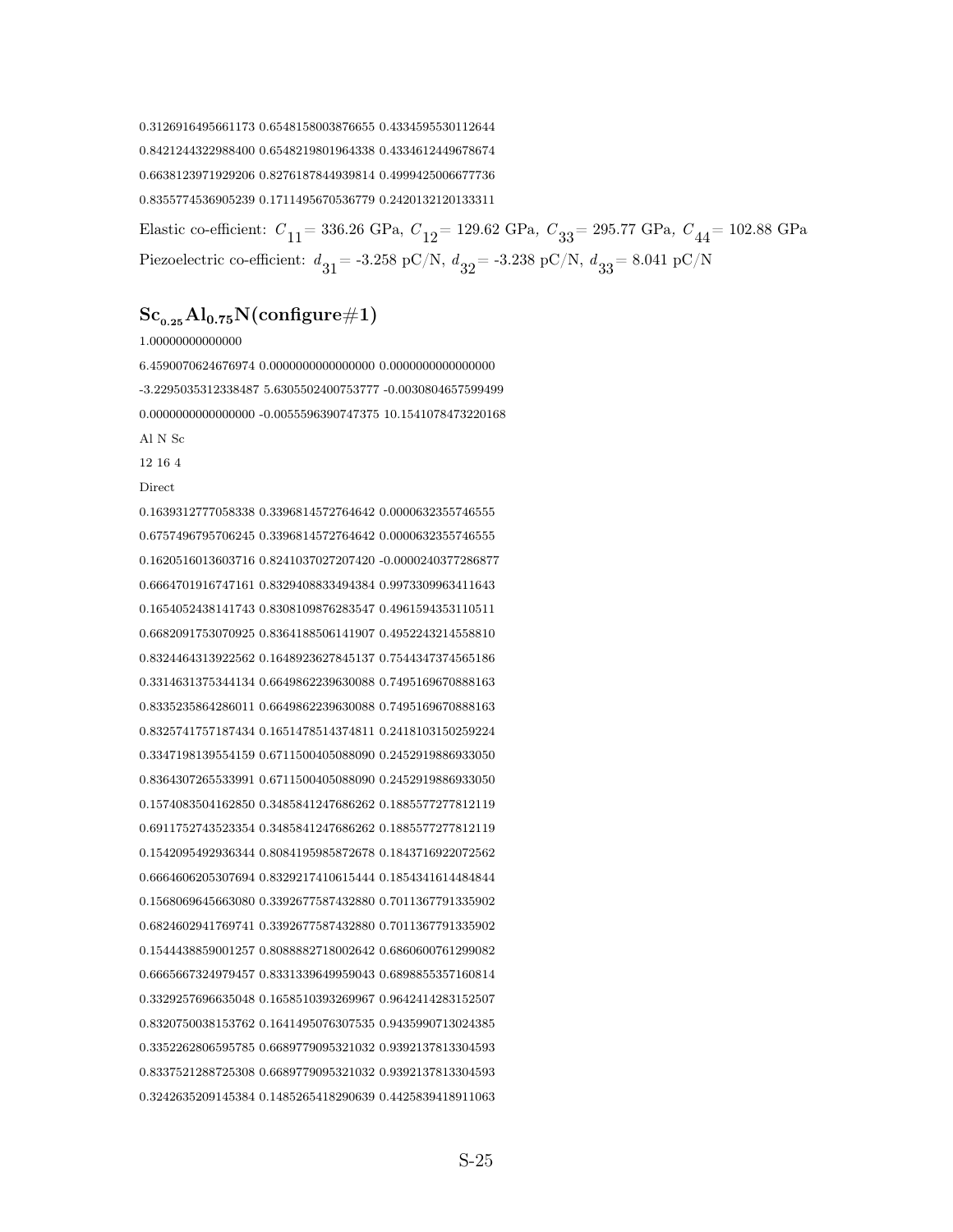0.8228739877631694 0.1457474755263334 0.4278418488373393 0.3457863279136271 0.6892838594535973 0.4336062173649580 0.8434980315399833 0.6892838594535973 0.4336062173649580 0.1641706021469536 0.3364953612759869 0.4942675386126194 0.6723242591290344 0.3364953612759869 0.4942675386126194 0.3292557086868138 0.1585109173736146 0.7542479677942600 0.3313416661448836 0.1626828322897687 0.2334900373367935

Elastic co-efficient:  $C_{11}$  = 309.45 GPa,  $C_{12}$  = 127.96 GPa,  $C_{33}$  = 247.63 GPa,  $C_{44}$  = 80.92 GPa Piezoelectric co-efficient:  $d_{31}$  = -4.280 pC/N,  $d_{32}$  = -5.405 pC/N,  $d_{33}$  = 12.472 pC/N

#### $Sc_{0.25}Al_{0.75}N$ (configure#2)

1.00000000000000

6.4475302299860822 0.0000000000000000 0.0000000000000000 -3.2237651149930411 5.5934645486943708 -0.0016127341735699 0.0000000000000000 -0.0027769950616594 10.2664899530349221 Al N Sc

12 16 4

Direct

0.1675585778043190 0.3359287888971961 0.0026000751589761 0.6683697110928710 0.3359287888971961 0.0026000751589761 0.1659908898032934 0.8319822796065854 0.0027013419974938 0.6662492372526474 0.8324989745053009 0.9970744721518532 0.1650227860618262 0.8300460721236582 0.4922848306195751 0.3314979828236326 0.1629954656472663 0.2419572047090810 0.8344262502053644 0.1688520004107301 0.7602046721679719 0.3283922774373200 0.6642219369075563 0.7548721131465077 0.8358301594702422 0.6642219369075563 0.7548721131465077 0.8328721590800308 0.1657438181600550 0.2374132426173080 0.3334461695936954 0.6704336101865163 0.2420187640610584 0.8369879405928263 0.6704336101865163 0.2420187640610584 0.1687894441250731 0.3362166028578373 0.1897882385200291 0.6674266587327583 0.3362166028578373 0.1897882385200291 0.1662927863672949 0.8325860727345888 0.1864672180148839 0.6658933614441341 0.8317872228882733 0.1849329238686835 0.1561531479439061 0.3400932999731185 0.6994589689748855 0.6839396520292065 0.3400932999731185 0.6994589689748855 0.1550197461756574 0.8100399923513274 0.6830292720610920 0.6668020645119123 0.8336046290238375 0.7073851042485720 0.3332026398263642 0.1664047796527155 0.9561554274609032 0.8341345857501932 0.1682686715003877 0.9479853749914651 0.3311945054468037 0.6674701896322230 0.9433246049885869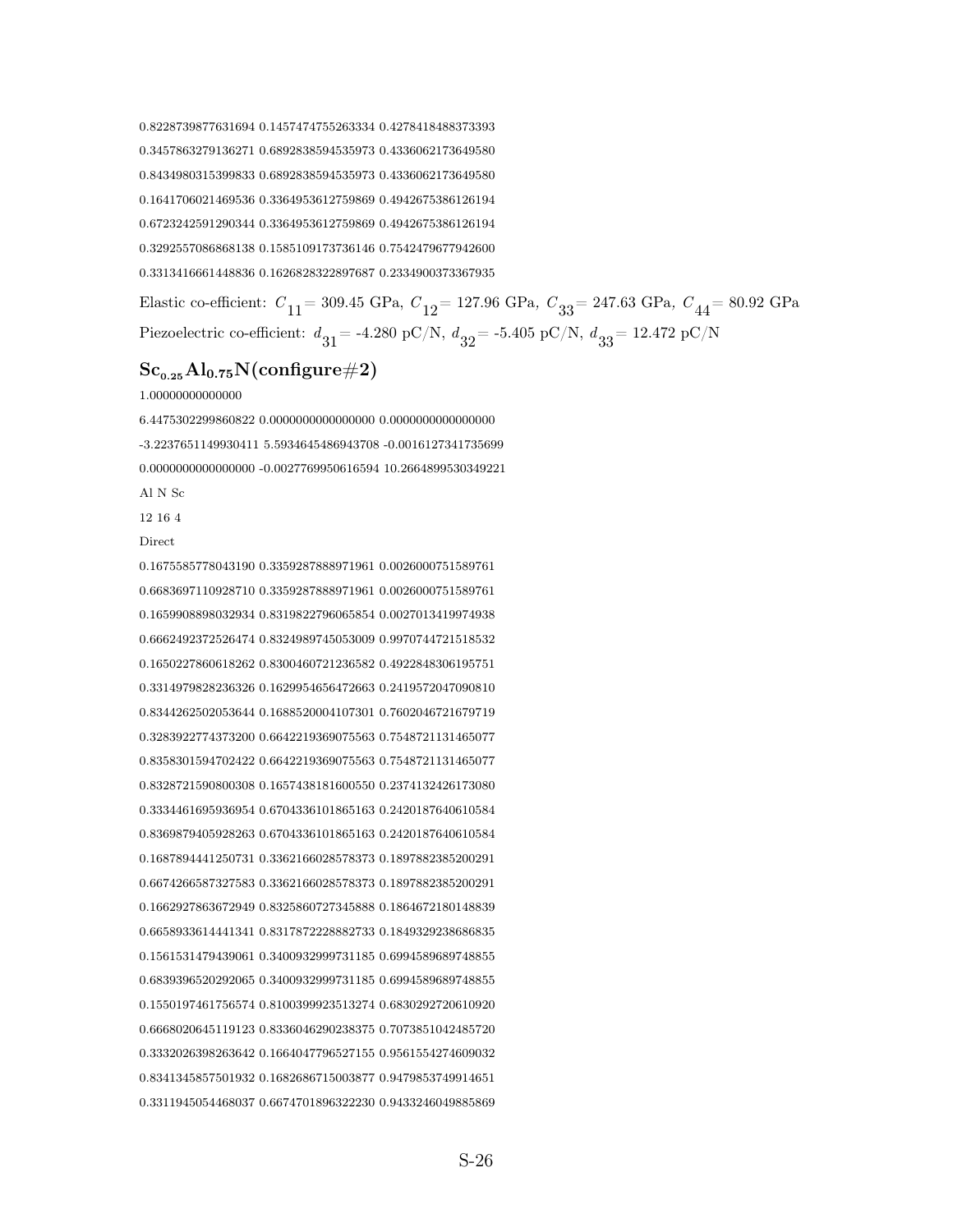0.8362761841854249 0.6674701896322230 0.9433246049885869 0.3237178658786113 0.1474352317572094 0.4301814933435019 0.8319097299988906 0.1638189599977755 0.4199901359416282 0.3274521972890990 0.6790350975354986 0.4264043981103418 0.8515834002464129 0.6790350975354986 0.4264043981103418 0.1642088390034940 0.3356944525835073 0.4922842483970664 0.6714851135800147 0.3356944525835073 0.4922842483970664 0.3299992996094501 0.1599980992188874 0.7531549177311944

0.6678746366372437 0.8357497732744941 0.4975795453598885

Elastic co-efficient:  $C_{11}$  = 303.27 GPa,  $C_{12}$  = 121.44 GPa,  $C_{33}$  = 268.18 GPa,  $C_{44}$  = 90.15 GPa Piezoelectric co-efficient:  $d_{31}$  = -3.803 pC/N,  $d_{32}$  = -3.862 pC/N,  $d_{33}$  = 9.173 pC/N

#### $\rm Sc_{0.375}Al_{0.625}N(configure \#1)$

1.00000000000000

6.6042765362350613 -0.0168243984668211 0.0019425459888895 -3.3167347355516981 5.7452996794500377 -0.0053435737634384 0.0033144229115681 -0.0080354083207553 10.1166297199617130 Al N Sc

10 16 6

Direct

0.1637459518166770 0.8375105614320653 0.0004674279619381 0.6719607651219150 0.8343073770603995 -0.0057246367386604 0.1703477675093670 0.3327409542780943 0.5038803656685629 0.6645018145115876 0.3393790766132250 0.5017646143960507 0.6688774689555405 0.8296352030381313 0.5014392777698183 0.3287760284395683 0.1598849953703844 0.7442731544878629 0.8325783766410741 0.1602448264436989 0.7400071968943465 0.8391029819002438 0.6767910992856717 0.7478075574846227 0.3369015406457150 0.1736612259037641 0.2505901905833258 0.8264838770328001 0.6640541262949624 0.2465535541856003 0.1728113570958574 0.3192846847831018 0.1915725552361339 0.6582805085996470 0.3412635300157349 0.1940413923892547 0.1571784082460561 0.8455813562743160 0.1967148369070997 0.6816794534035414 0.8266832521788274 0.1823300295067726 0.1612124494615430 0.3164289936473861 0.6956412176481401 0.6677986677941365 0.3377446802343712 0.6956032109040569 0.1564312159978031 0.8422758497595528 0.6907448669523348 0.6875253966977806 0.8402016470574085 0.6881046504652414 0.3231050618417153 0.1409629201349541 0.9306805136399785 0.8187570308095671 0.1424968972330510 0.9300522422216730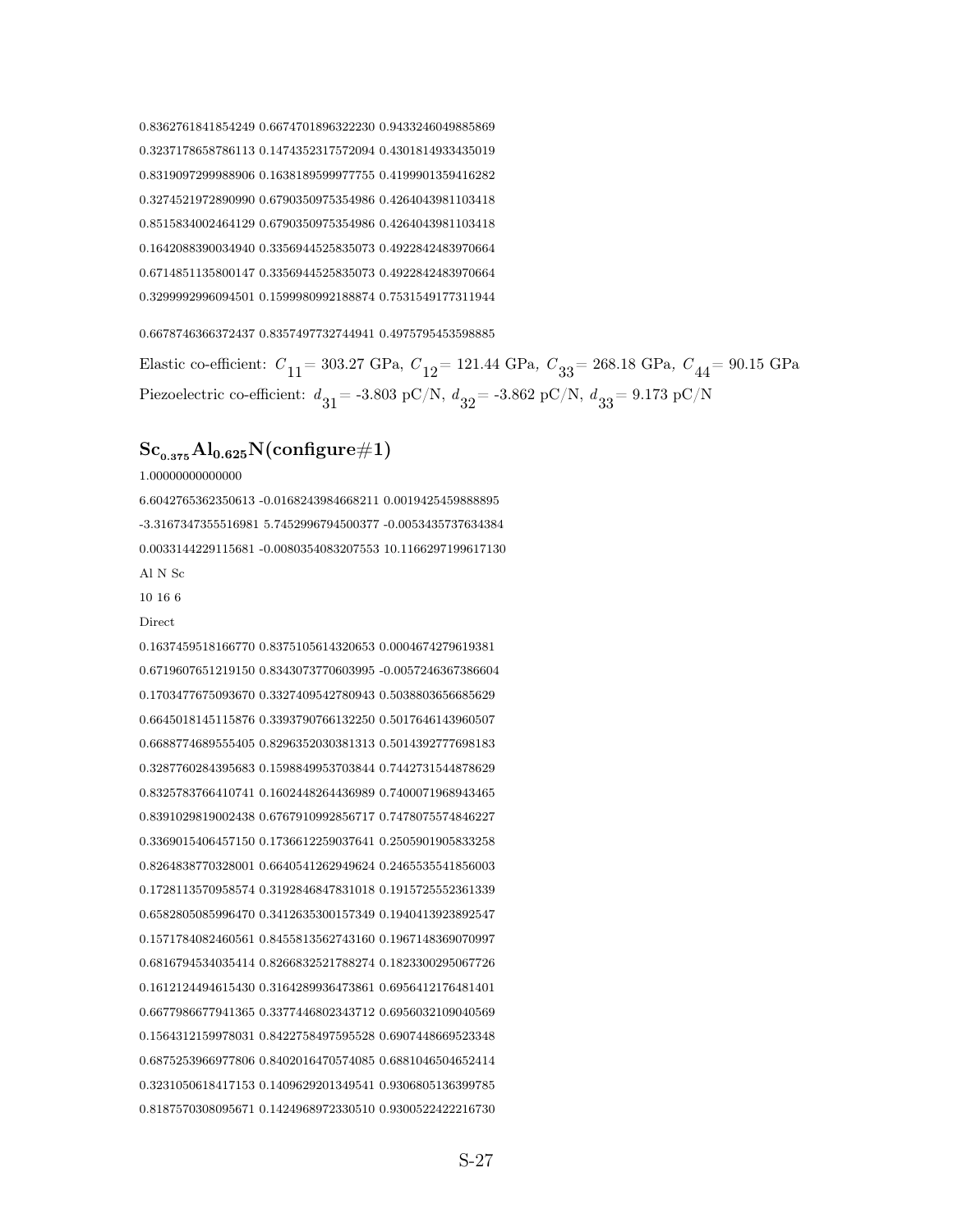0.3398039071560056 0.6853438395210375 0.9542602038871679 0.8451728281866581 0.6881226370736129 0.9363308854010511 0.3451131044564908 0.1908595173402582 0.4410845407750519 0.8326114007540161 0.1680442610201992 0.4589392308453042 0.3423821543336720 0.6571762248740726 0.4545997313316207 0.8086541659087453 0.6552960402115574 0.4365332278758788 0.1637258891425563 0.3230405481758179 -0.0137617342366119 0.6653471419311857 0.3327267195554026 -0.0143806238008080 0.1621670854935041 0.8367463323689622 0.4870813675724169 0.3366278186243030 0.6736940235862503 0.7422269129804657 0.8321469535852094 0.1640595268801156 0.2505318310952112 0.3381914279055174 0.6637570723536130 0.2400102077090984

Elastic co-efficient:  $C_{11}$  = 278.79 GPa,  $C_{12}$  = 136.80 GPa,  $C_{33}$  = 178.54 GPa,  $C_{44}$  = 66.12 GPa Piezoelectric co-efficient:  $d_{31}$  = -9.778 pC/N,  $d_{32}$  = -12.514 pC/N,  $d_{33}$  = 30.438 pC/N

## $\rm Sc_{0.375}Al_{0.625}N(configure \#2)$

1.00000000000000

6.6042806885903289 -0.0229629632767150 0.0043747807590021 -3.3220774680557077 5.7511726920605888 -0.0080655888780580 0.0070955153954918 -0.0107186343140700 10.1178323797628575 Al N Sc

10 16 6

Direct

0.1670382592311981 0.8362957083715159 0.0012978779999244 0.6673197404589644 0.8320915585192807 0.9998552573797426 0.1781674721746143 0.3372734910268917 0.4967391761749624 0.6615203363993345 0.3429014115085067 0.5015646036394656 0.6644963220283273 0.8215461399106587 0.4958652483230850 0.3300881274010834 0.1627763469622607 0.7443058314205544 0.3373520484393069 0.6624562869773243 0.2475388684406994 0.8369439074748044 0.6747065450127394 0.7480011541538545 0.3384109844162353 0.1752990196717263 0.2508575954504195 0.8231332562942910 0.6608396859483392 0.2462809663443508 0.1802891867290697 0.3384757754526930 0.2018587671868488 0.6574168581109490 0.3402573294965094 0.1945804447190298 0.1664889768253772 0.8347837487563012 0.1993445988695655 0.6580604810851298 0.8140040084316951 0.1898445156523678 0.1842630312743410 0.3284161447510456 0.6865630587245377 0.6578650328484343 0.3490083350396915 0.6935997422558131 0.1565886454362868 0.8430873501051011 0.6890524623823566 0.6748799899991624 0.8163408472408449 0.6811791683377635